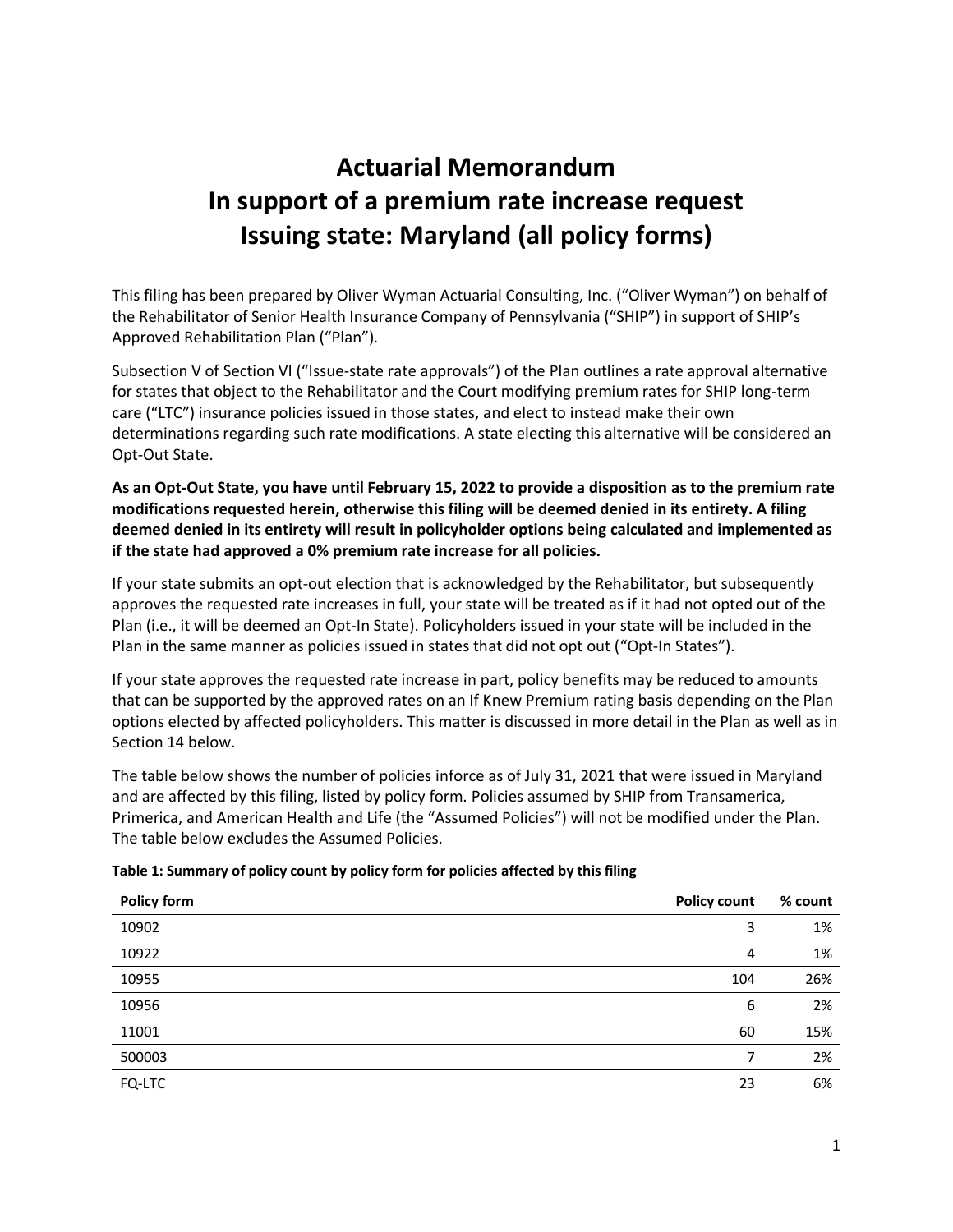| $HHC-1$                                                           | 29  | 7%   |
|-------------------------------------------------------------------|-----|------|
| HHC-3                                                             | 2   | 1%   |
| HHC-4                                                             | 11  | 3%   |
| $LTC-1$                                                           | 32  | 8%   |
| LTC-3                                                             |     | 1%   |
| LTC-6                                                             | 107 | 27%  |
| Total inforce policies issued in Maryland affected by this filing | 393 | 100% |

The above-referenced policy forms were issued in your state from 1987 through 2003 and are no longer being sold by SHIP in any state.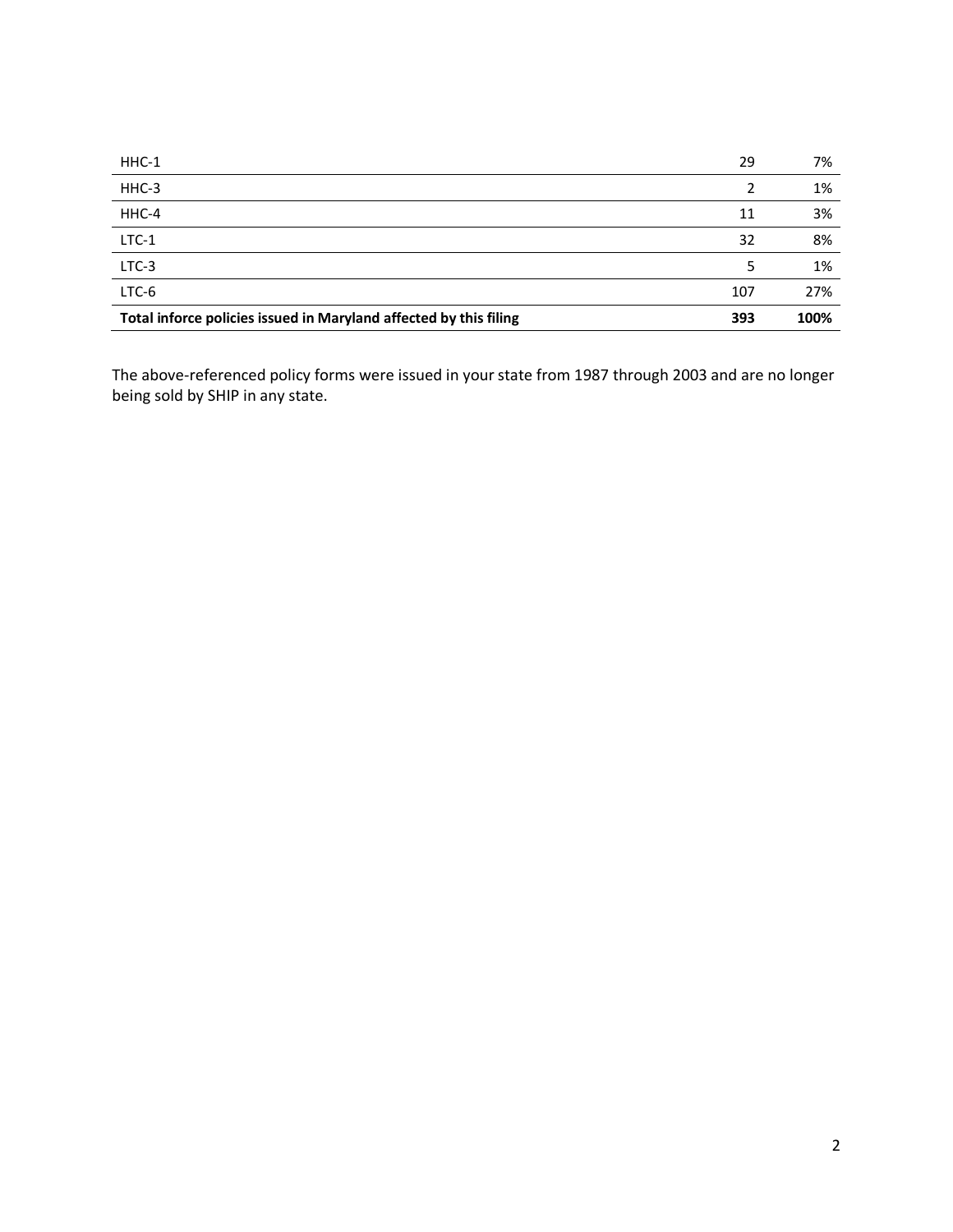#### 1. **PURPOSE OF FILING**

The purpose of this actuarial memorandum is to document the requested rate increase for the policies listed in Table 1 above. This rate increase is being requested in accordance with and subject to the terms of the Plan. Compliance with the applicable requirements of the 2017 National Association of Insurance Commissioners ("NAIC") Long-Term Care Model Regulation ("Model Regulation") and applicable laws and regulations in your state were not considered in preparing this rate submission. This filing may not be appropriate for other purposes.

#### 2. **REQUESTED RATE INCREASE**

In support of Phase One of the Plan, SHIP is requesting that premium rates for certain LTC insurance policies be increased to a level equal to the If Knew Premium Rate (described in Section 14). The If Knew Premium Rate is calculated at the policy level, and the requested premium rates for all affected policies issued in your state are provided in Exhibit A.

This rate increase is being requested to establish premium rates that are reasonable in relation to benefits based on the policies' actual experience and the current interest rate environment. The requested increases, even if approved, may not wholly eliminate SHIP's deficit. A subsequent filing as part of Phase Two of the Plan may apply.

Some the original policy forms for the policies affected by this filing contain language that requires that any requested premium rate change apply to all policies issued in a given state under the respective policy form. This requirement is eliminated by the Plan and there are policies for which no rate increase is being requested in this filing. Moreover, this filing may request different rate increases for policies issued on the same form.

#### 3. **BENEFITS**

Exhibit F contains a summary of benefits covered by the policy forms in this filing.

#### $\mathbf{4}_{\cdot}$ **UNDERWRITING DESCRIPTION**

All policies were subject to full medical underwriting in accordance with company standards in place at the time of issue.

#### 5. **RENEWABILITY**

These policies are either qualified renewable or guaranteed renewable for life, as provided for under the terms and conditions of the policy forms.

#### 6. **APPLICABILITY**

This rate filing applies to all inforce policies issued in your state on the policy forms listed in Table 1 that are not in non-forfeiture status or on premium waiver. The rate changes will apply to the premium for the base policy form and all associated riders. As noted above, the rate increase varies on a seriatim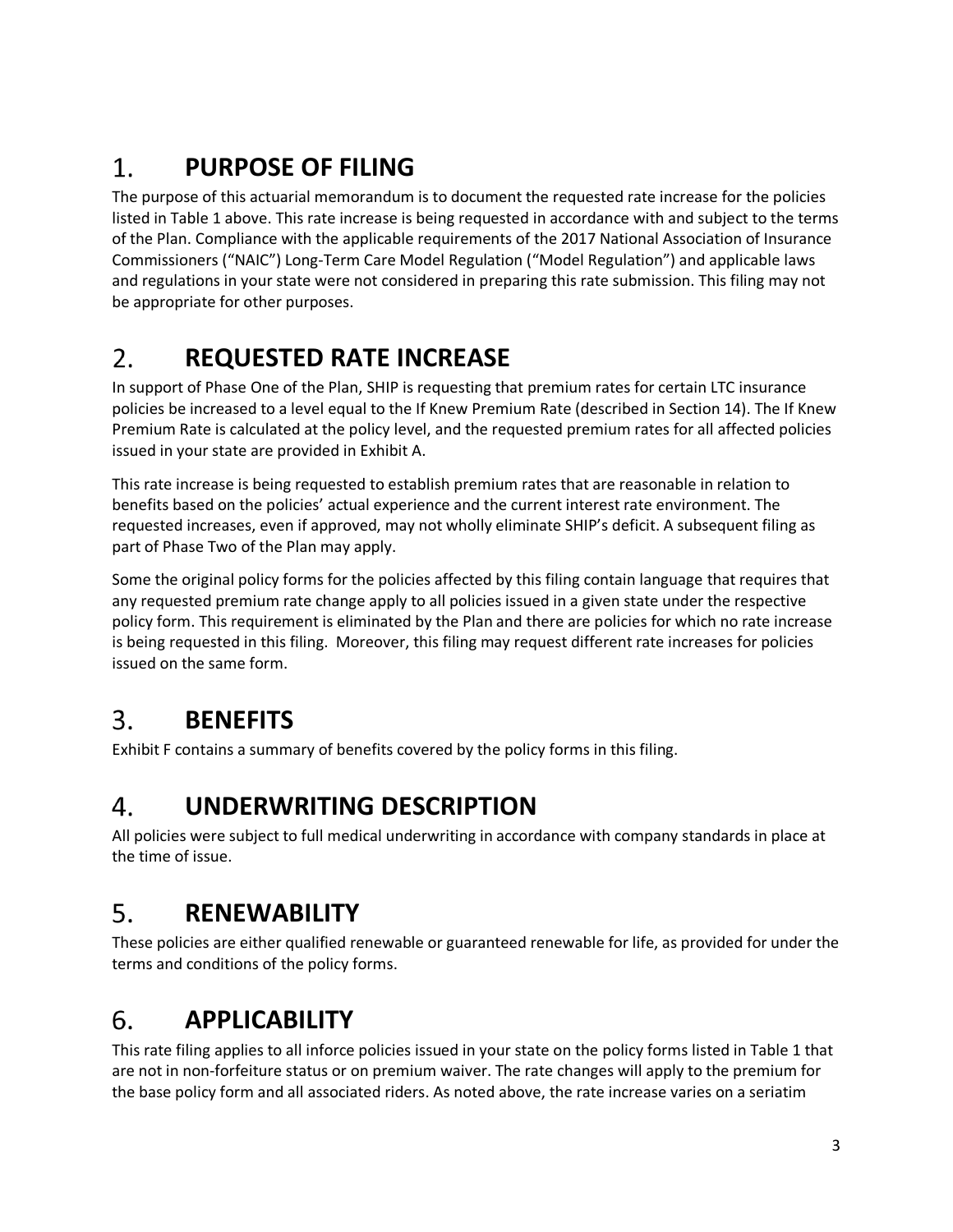basis and certain policies may not require an increase under the stated methodology (described in Section 14). Although this remains subject to change depending on changing circumstances, currently the Rehabilitator anticipates that the rate increases resulting from this request will be made effective in June or July 2022.

While policies on premium waiver are not included in this filing, these policies will have their benefit period reduced, if applicable, to the level corresponding to their current (waived) premium on an If Knew Premium rating basis.

#### $7_{\scriptscriptstyle{\ddots}}$ **ACTUARIAL ASSUMPTIONS**

The assumptions used in our premium rating methodology and future experience projections are based on SHIP's historical experience from January 1, 2011 through December 31, 2019. We excluded 2020 data due to the COVID-19 pandemic. Short-term effects of COVID-19 (e.g., increased mortality) are not expected to persist; therefore, having such experience influence forward looking projections would not be appropriate. We determined that the underlying experience data for the policy forms encompassed in this filing is credible and generally consistent with LTC industry experience.

The assumptions used in this filing represent our best estimate of future experience based on information available today. They do not include provisions for adverse deviation.

The assumptions are summarized below and a detailed description of our experience analyses and assumptions will be provided upon request.

# 7.1. Incidence

Incidence assumptions were developed based on SHIP's historical experience using an approach that is consistent with a first-principles model that projects active and disabled lives separately. The incidence assumptions vary by attained age, gender, site of care, coverage type, benefit period, elimination period, marital status at issue, non-forfeiture status, inflation protection, medical necessity trigger, policy form grouping, and restoration of benefit option.

We do not apply assumptions for potential future changes in claim incidence rates that may result from possible environmental changes in care delivery or other factors that may affect prevalence in rates of disability.

# 7.2. Claim termination

Claim termination assumptions were developed based on SHIP's historical experience using an approach that is consistent with a first-principles model that projects disabled life recoveries, disabled deaths, and benefit exhaustions separately. The assumptions vary by claim duration, gender, site of care at incurral, coverage type, benefit period, restoration of benefits option, incurral age, and attained age. Disabled life mortality and recovery rate assumptions were developed as a proportion of the claim termination assumption.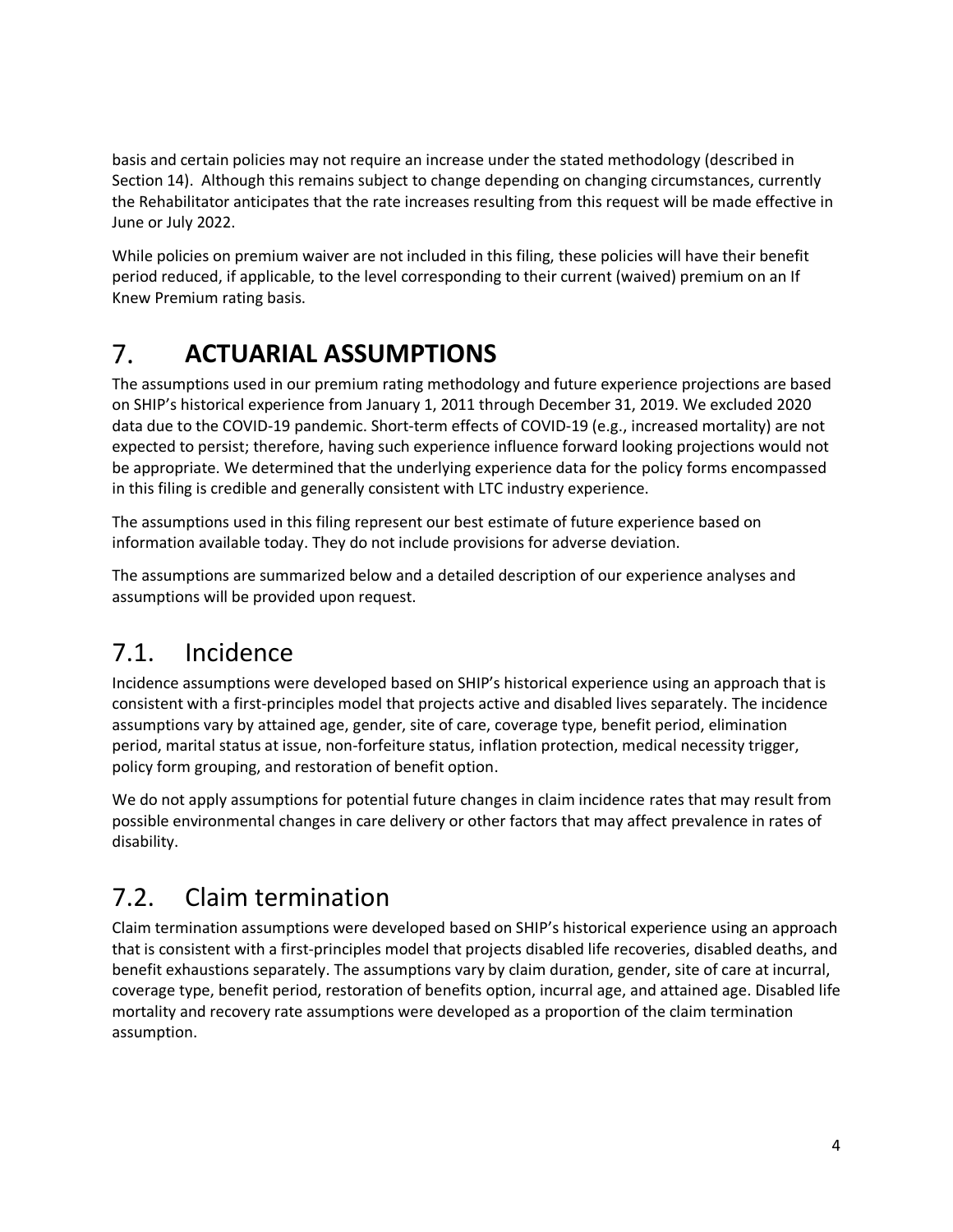# 7.3. Utilization

Utilization assumptions were developed using SHIP's historical experience and vary by coverage type, site of care at incurral, benefit type, maximum daily benefit at the time of payment, and benefit period. We applied a cost of care inflation trend to the utilization assumption for policies with a reimbursement benefit type (described in Section 11).

For currently open claims with over six months of experience, we applied a claim-level utilization assumption based on the experience for each specific claim.

## 7.4. Lapse

Active life lapse assumptions were developed using a combination of SHIP's historical experience and industry lapse trends from the "U.S. Long Term Care Insurance Persistency (2008-2011 data)" study jointly published by LIMRA and the Society of Actuaries ("SOA"). This industry data was used to supplement early policy durations where SHIP's historical lapse data displayed irregularities. We performed actual-to-expected analysis to reflect differences in ultimate lapse rates by attained age, benefit period, inflation protection, gender, and coverage type.

# 7.5. Active life mortality

Active life mortality assumptions were developed using the 2012 Individual Annuity Mortality table ("2012 IAM") with adjustment factors based on SHIP's historical experience. The adjustment factors vary by attained age, policy duration, gender, marital status at issue, inflation protection, benefit period, non-forfeiture status, and company.

We modeled active life mortality improvement beginning in 2012 using Projection Scale G2.

## 7.6. Interest

Calculations that require discounting or accumulating of earned premiums or incurred claims use an annual interest rate of 3.03%. This is based on SHIP's net investment yield as of July 31, 2021.

# 7.7. Expenses

Expenses have not been explicitly projected for the purpose of this rate filing or used in the development of the If Knew Premium Rate.

#### 8. **PREMIUMS**

Premium rates are level and payable for life. Current premiums vary by issue age, daily benefit, benefit period, elimination period, inflation protection, any applicable riders selected, and any applicable discounts.

The rate increase requested in this filing has been prepared on a policy-level basis using an If Knew Premium rating methodology. This means that the requested rate increase is dependent on each individual policyholder's characteristics (e.g., gender, issue age) and product features (e.g., benefit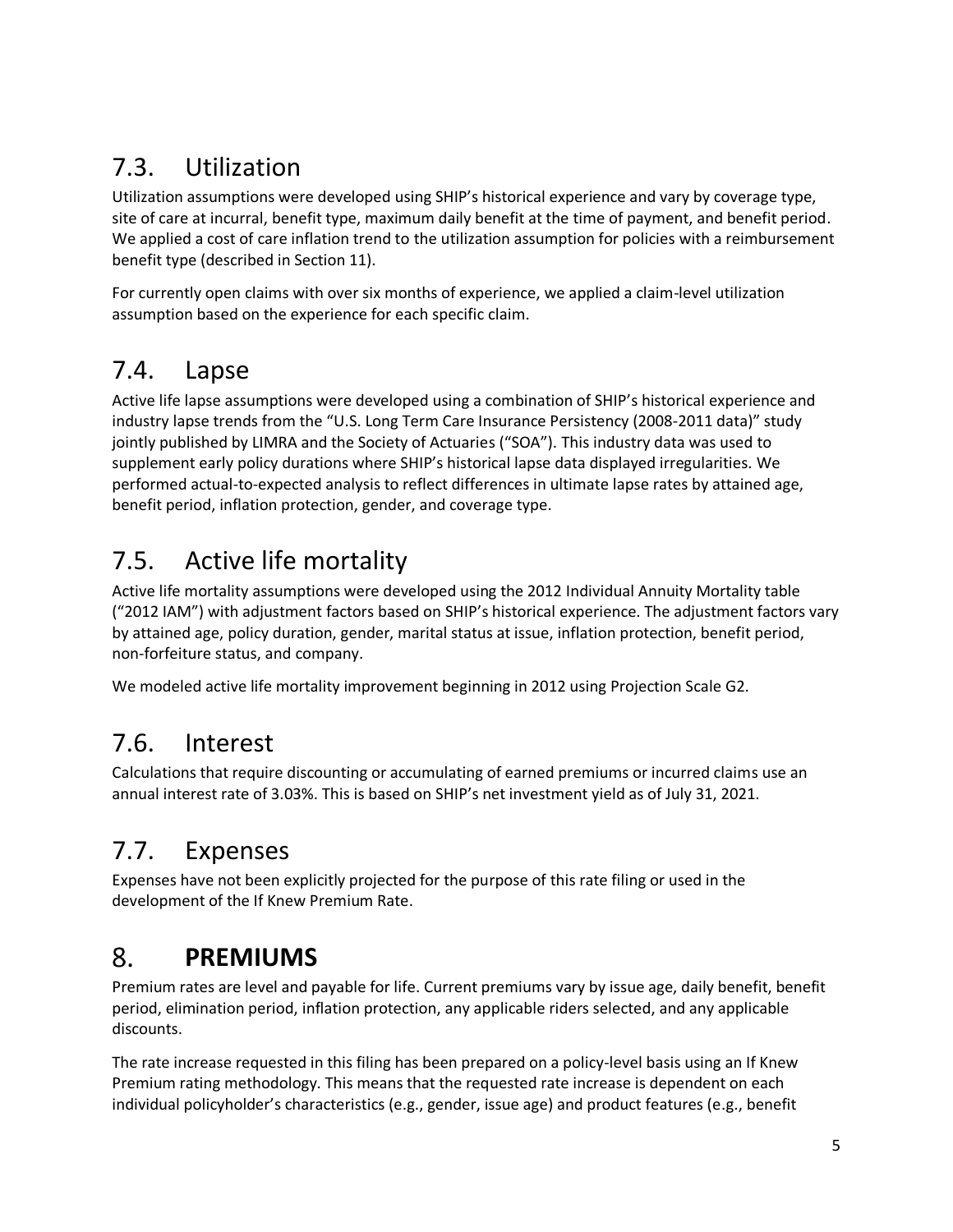period, inflation protection), without regard to a policyholder's current attained age, state of issue, state of residence, health conditions, or premium-paying status.

A key element of If Knew Premium rating is that it does not seek to recuperate potential past losses incurred by the company; rather, policies are re-priced such that premiums are adequate on a lifetime basis using current best-estimate actuarial assumptions.

#### 9. **AREA FACTORS**

Area factors are not used for these products.

#### $10.$ **RESERVES**

Active life reserves have not been used in the experience exhibits supporting this rate increase analysis. Claim reserves as of July 31, 2021 have been discounted to the date of incurral of each respective claim and are included in historical incurred claims. Incurred but not reported reserve balances as of July 31, 2021 have been allocated and discounted to the calendar year of incurral and are included in historical incurred claims.

#### $11.$ **TREND ASSUMPTIONS**

We assumed a 3.0% annual increase in LTC costs (across all service settings) for the purpose of projecting future morbidity for policies with a reimbursement payment type. This assumption is consistent with the *2020 Genworth Cost of Care Survey*. The *2016 John Hancock Cost of Care Survey* was also considered as a secondary benchmark, recognizing that this survey is a few years old.

#### $12.$ **PAST AND FUTURE POLICY EXPERIENCE**

Exhibits B through E provide historical experience and projected future experience. The historical experience shown in these exhibits considers the actual premium rates charged to the policyholders, including any prior rate increases, and actual benefits incurred. Future experience uses the current bestestimate assumptions described in Section 7.

Exhibit B includes all policy forms issued by SHIP nationwide and assumes that the premium rates currently in place will continue to be charged. Exhibit C is the same as Exhibit B except that future premiums reflect the increased rate levels applicable for policies nationwide using the If Knew Premium rating methodology described in this memorandum.

Exhibit D is the state-specific version of Exhibit B, and Exhibit E is the state-specific version of Exhibit C.

The above four exhibits have been included for informational purposes and have no influence on the premium rating methodology described in this rate filing.

Historical experience is shown by claim incurral year with the loss ratio for each loss year calculated by the following formula: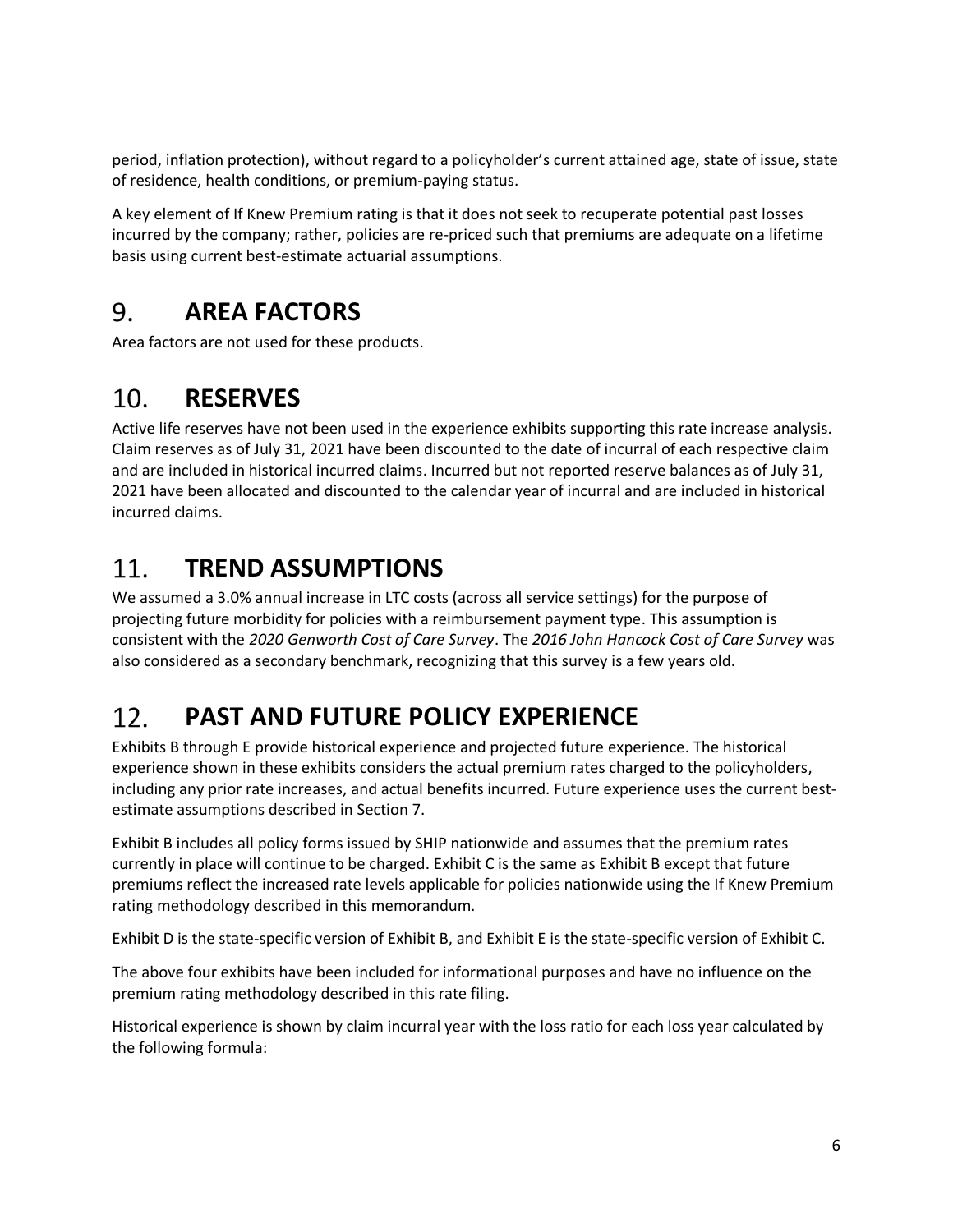$$
LR_j = \frac{\sum_{t=j}^{ValYR} {}_jPmt_{PmtDT} v^{(PmtDT - IncDT)} + {}_jCR_{ValDT} v^{(ValDT - IncDT)} + {}_jIBNR_{ValDT} v^{(ValYR - j + \frac{1}{12})}}{EP_j}
$$

 $LR_i$  = loss ratio for year j

 $_{i}Pmt_{PmtDT}$  = claim payments on date PmtDT, for claims incurred in year j

 $_{1}CR_{ValDT}$  = open claim reserve held on July 31, 2021 for claims incurred in year j

 $_{\rm j}$ IBNR $_{\rm {ValDT}}$  = incurred but not reported reserve as of July 31, 2021 attributable to claims incurred in year j

 $EP_i$  = earned premium in year j, assumed mid-year

**IncDT** = exact claim incurral date

**PmtDT** = exact payment date

**ValDT** = July 31, 2021

**ValYR** = 2021

 $j$  = year of claim incurral

**t** = year of claim payment

**v** = 1 / 1.0303 = 0.970591

A future annual loss ratio is calculated, with and without interest, as anticipated incurred claims divided by earned premiums.

A lifetime loss ratio as of July 31, 2021 was calculated as the sum of accumulated past experience and discounted future experience where accumulation and discounting occur at 3.03%.

#### $13.$ **PROJECTED COLLECTED PREMIUMS AND PAID CLAIMS**

Exhibits B, C, D, and E contain lifetime projections of earned premium and incurred claims for the affected policy forms, excluding interest discounting. The methods and assumptions used to prepare these exhibits are described in other sections of this memorandum.

### 14. **REQUESTED RATE INCREASE AND DEMONSTRATION OF SATISFACTION OF LOSS RATIO REQUIREMENTS**

In support of Phase One of the Plan, SHIP is requesting that premium rates for the policies included in this filing be increased to the If Knew Premium Rate. The If Knew Premium Rate is the rate that, if charged from policy issue, achieves an expected 60% lifetime loss ratio. To calculate the If Knew Premium Rate, we model each policy from its issue date over a 60-year projection, assuming that current best-estimate assumptions for morbidity, lapse, mortality, and interest are used from inception. We also assume that the current premium rate has been charged since issue and will be charged in all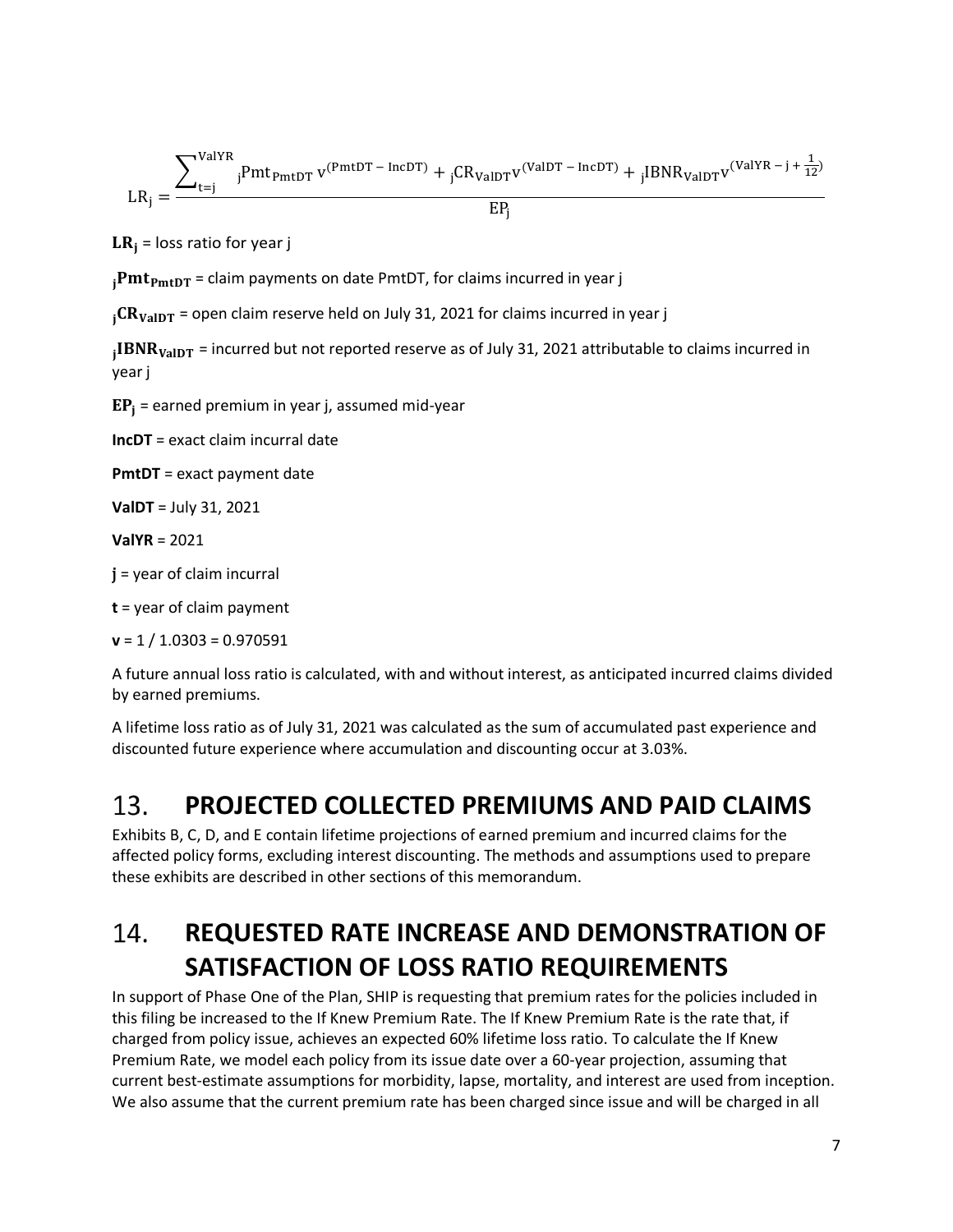future periods (i.e., following the July 31, 2021 valuation date). The cash flows from this projection are used to produce an expected lifetime loss ratio based on the policy's current benefits and premium rate. We then solve for the If Knew Premium Rate by dividing this loss ratio by 60%, which is a common pricing target in the LTC industry.

As shown in Exhibit E, the undiscounted expected lifetime loss ratio for the policy forms in this state (considering premiums collected in the past and assuming the proposed rate increases are approved) is 154%. The discounted expected lifetime loss ratio is 115.1%.

Exhibit C shows that the corresponding undiscounted and discounted expected lifetime loss ratios are 132.7% and 103.8%, respectively, if this rating methodology is applied nationwide. Please note that the volume for your state may be small and subject to high volatility.

There are 393 policies issued in your state for which we are requesting a premium rate increase.

There are 508 policies issued in your state for which we are **not** requesting a premium rate increase. Premium rate increases are not being requested for policies satisfying any of the following conditions (summarized in Table 2 below):

(1) the If Knew Premium Rates are equal to or below the current premium rates, and/or

- (2) the policy is currently on premium waiver, or
- (3) the policy is in paid-up non-forfeiture status.

| <b>Description</b>                                                      | <b>Policy count</b> |
|-------------------------------------------------------------------------|---------------------|
| (A) Policies affected by this filing                                    | 393                 |
| (B) Policies not affected by this filing due to the following reasons:  | 508                 |
| (B.1) Premium paying and If Knew Premium Rates <= current premium rates | 112                 |
| (B.2) Policies currently on premium waiver                              | 186                 |
| (B.3) Paid-up nonforfeiture policies                                    | 210                 |
| Total inforce policies issued in Maryland, $(A) + (B)$                  | 901                 |

#### **Table 2: Breakdown of policies issued in your state that are not affected by this filing**

The 298 policies contained in categories (B.1) and (B.2) above are included in Exhibits B through F, as well as the Seriatim Rehabilitation Option file available on the Secure Data Site ("*SHIP - Seriatim Rehabilitation Options 2021 10 14.xlsm*"). However, as indicated above, these policies are unaffected by this filing.

### **As a reminder, if this rate increase request is approved in full, all policies issued in your state will be treated as if your state had never opted out of the Plan.**

If you approve an amount less than the full requested premium rate increase, policyholders will have four options provided to them, as described in the Plan. Depending on the option elected by an affected policyholder, benefits under their policy may be reduced to the amount that can be funded by the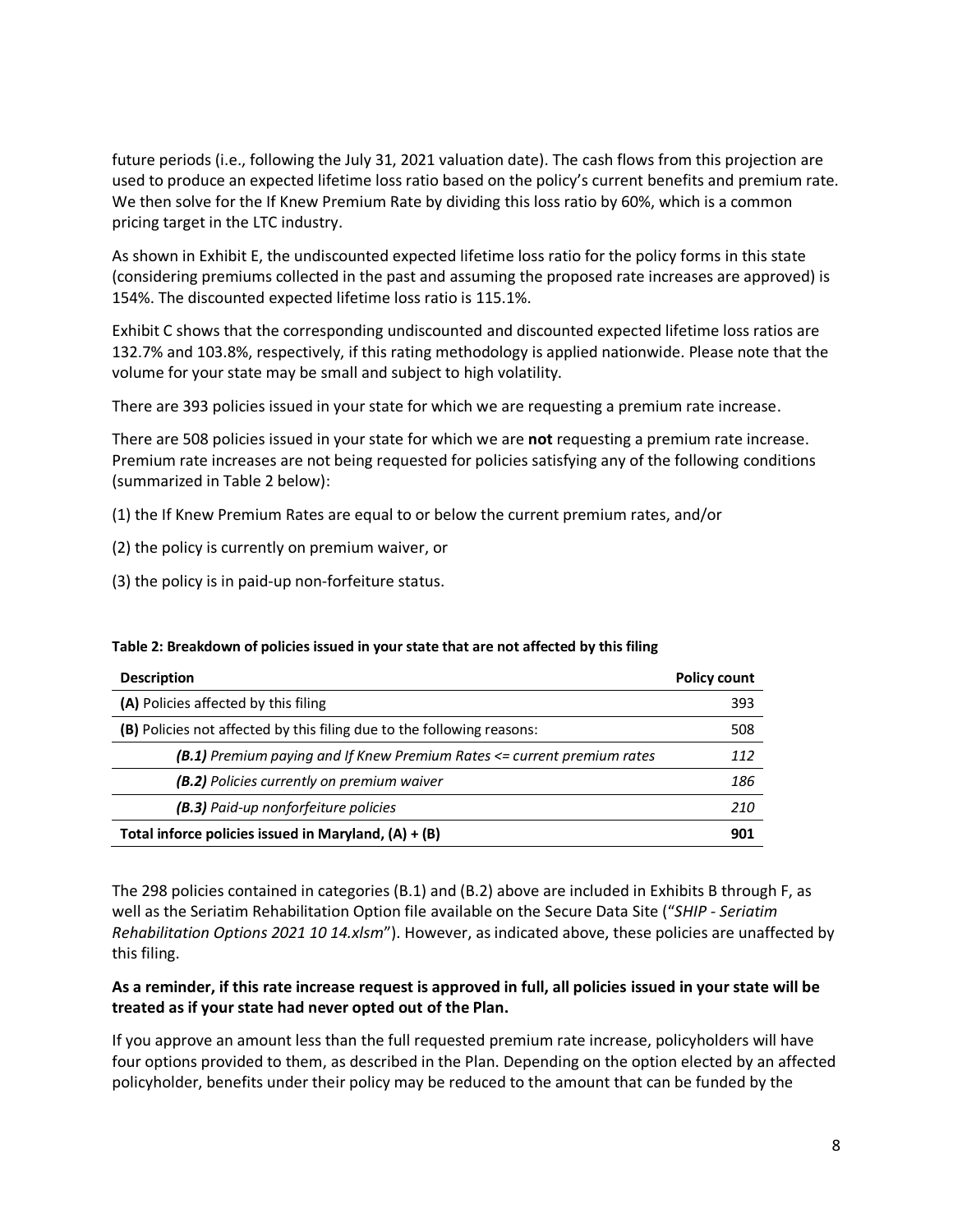effective premium rate on an If Knew Premium rating basis. This matter is discussed in more detail in the Plan.

The four options include:

- Option A: Pay the approved premium rate increase and have policy benefits reduced to the benefit level supported on an If Knew Premium rating basis by the increased premium rate.
- Option B: Do not pay the approved premium rate increase, continue paying the current rate, and have policy benefits reduced to the benefit level supported on an If Knew Premium rating basis by the current premium rate.
- Option C: Elect a reduced paid-up non-forfeiture option.
- Option D: Voluntarily pay the full If Knew Premium Rate (even if not approved by the state) and maintain the current policy benefits.

### **Please understand that a filing deemed denied will result in policyholder options being calculated and implemented as if your state had approved a 0% premium rate increase for all affected policies.**

If this filing is not approved in full, policyholders on waiver of premium will not be subject to any approved rate increase and will not be able to choose any of the above-listed options. However, if their current (waived) premium is below their If Knew Premium Rate and their maximum policy value is greater than the Guaranty Association limit, their policy's maximum benefit period will be reduced. Refer to the Plan for further detail.

As noted above, If Knew Premium Rates are calculated at the policy level under the Plan. As such, we strongly encourage you to consider evaluating and deciding on the requested premium rate increases at the policy level. Approving a rate increase on a grouped basis (e.g., approving a uniform rate increase for all or a group of policyholders) may result in the following adverse outcomes:

- Policyholders may pay a higher premium rate than would have otherwise been effective if the requested rate increase were approved (or if the state had not opted out of the Plan).
- If the approved premium rate increase results in a lower premium than would have resulted from a policy-level decision, policy benefits may be reduced below what would have resulted from a policy-level decision.

#### $15.$ **MARYLAND AVERAGE ANNUAL PREMIUM**

The average annualized premium for policies affected by this rate increase in Maryland as of July 31, 2021 is summarized in the table below:

### **Table 3: Average annualized premium for policies affected by this filing**

|                      | Average annualized premium |
|----------------------|----------------------------|
| Before rate increase | \$3,022                    |
| After rate increase  | \$7,132                    |

**Average annualized premium**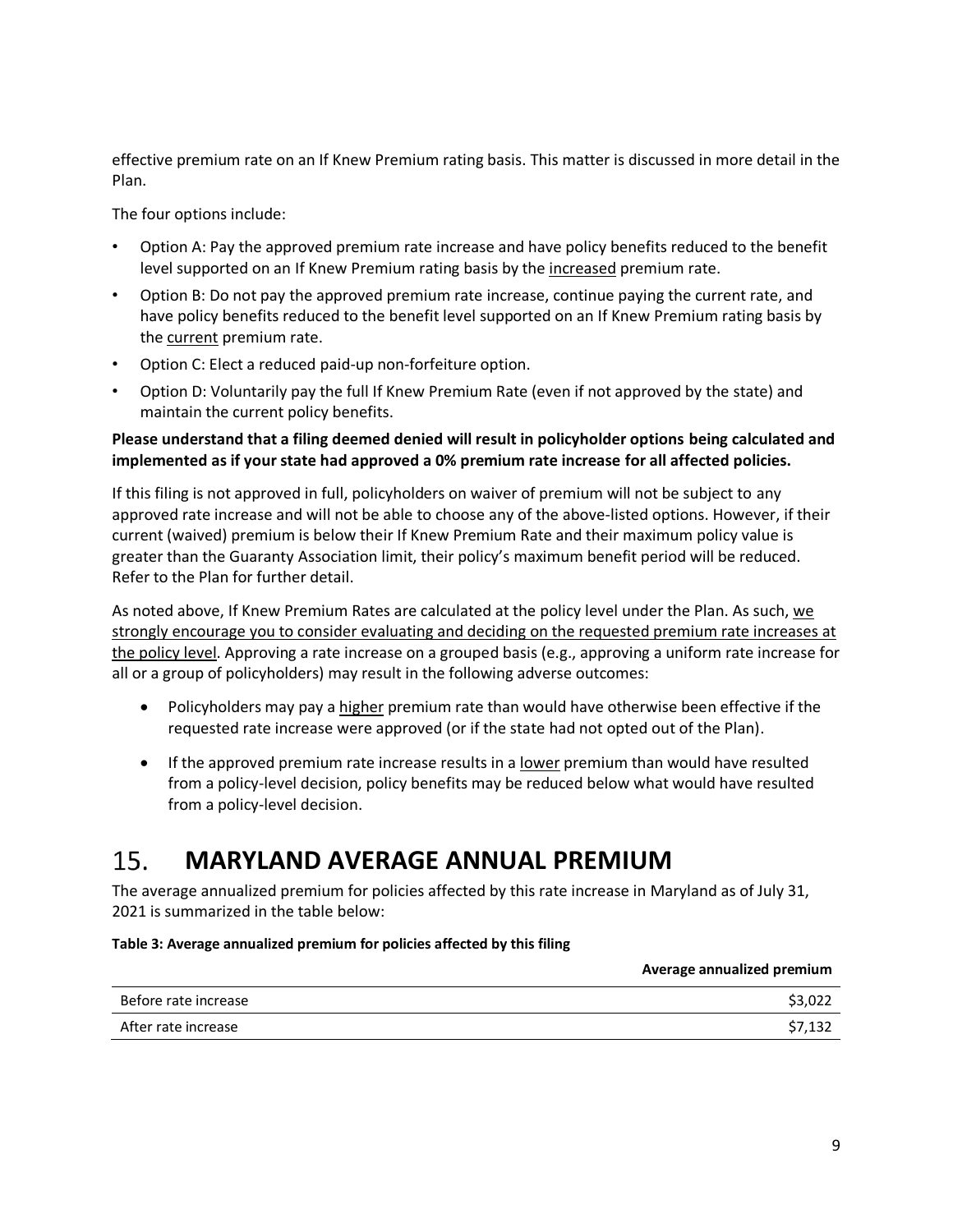#### 16. **PROPOSED EFFECTIVE DATE**

If the rate increase is approved in full for all affected policies, your state will be deemed an Opt-In State and the rate increase will apply to policies, after applicable policyholder elections, on their next monthiversary date following a date that is yet to be determined (currently estimated to be March 31, 2022).

If the requested rate increase is not approved in full for all affected polices, the approved rate increase will apply to policies, after applicable policyholder elections, on their next monthiversary date following a date that is yet to be determined (currently estimated to be June 15, 2022).

#### 17. **INFORCE DISTRIBUTION**

The number of policies and annualized premium affected by this rate increase in Maryland and nationwide as of July 31, 2021 is summarized in the table below:

| Issue state  | <b>Policy count</b> | % count | Inforce annualized<br>premium (\$) | % premium |
|--------------|---------------------|---------|------------------------------------|-----------|
| Maryland     | 393                 | 3.1%    | \$1,187,727                        | 4.2%      |
| All others   | 12,154              | 96.9%   | \$27,282,577                       | 95.8%     |
| <b>Total</b> | 12,547              | 100%    | \$28,470,303                       | 100%      |

### **Table 4: Policy count and inforce annualized premium for policies affected by this filing**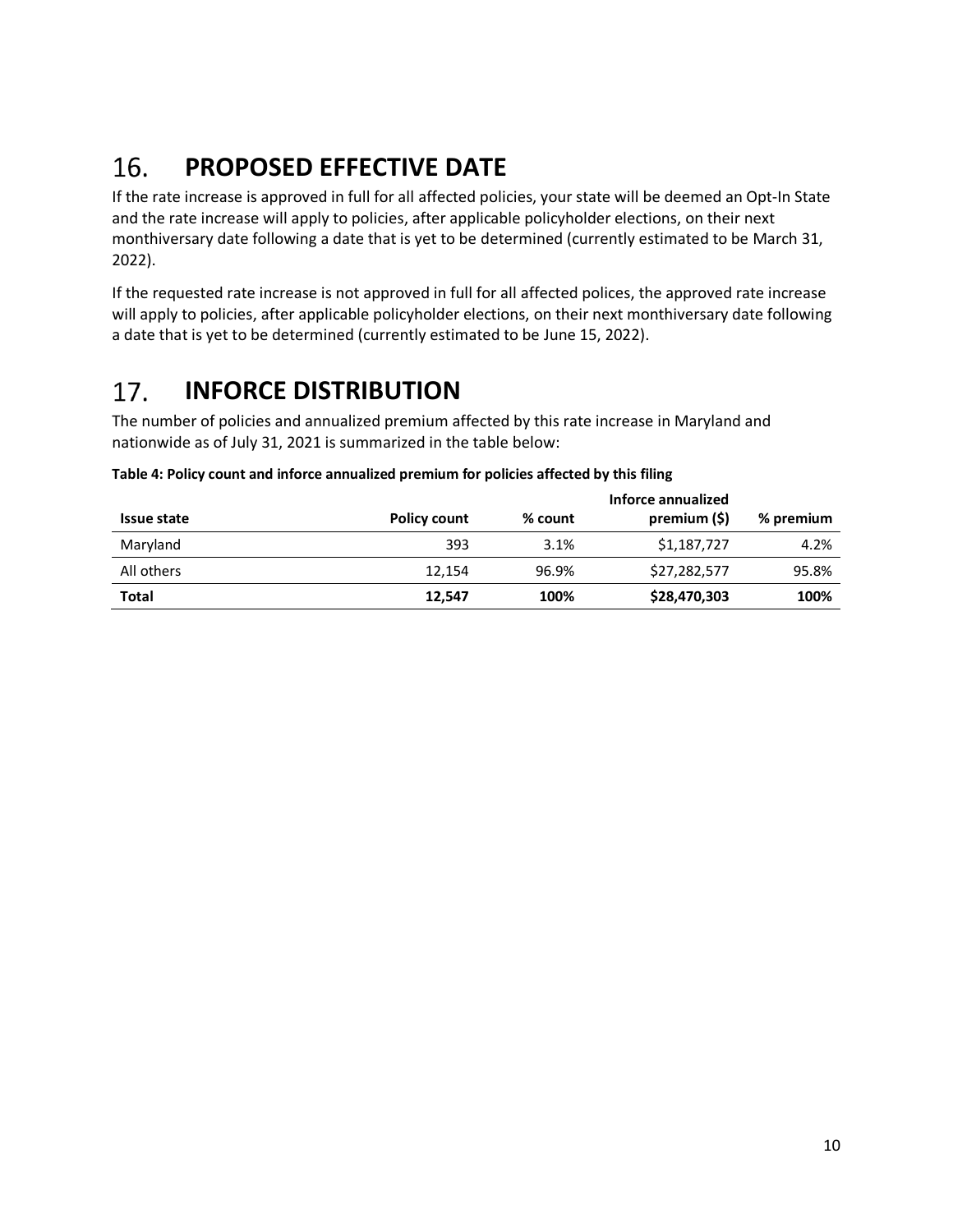#### 18. **ACTUARIAL CERTIFICATION**

I am a Fellow of the Society of Actuaries and a Member of the American Academy of Actuaries. I meet the Academy's qualification standards to render this actuarial opinion and am familiar with the requirements for filing LTC insurance premiums and rate increases.

This rate filing is being requested in accordance with and subject to the terms of the Plan. Compliance with the applicable requirements of the 2017 NAIC Model Regulation and applicable laws and regulations in your state were not considered in preparing this rate submission.

This memorandum has been prepared in conformity with all applicable Actuarial Standards of Practice (ASOPs), including ASOP No. 8, "Regulatory Filings for Health Benefits, Accident and Health Insurance, and Entities Providing Health Benefits" and No. 18, "Long-Term Care Insurance".

In my opinion, the actuarial assumptions are appropriate, and the rates are not excessive or unfairly discriminatory. This rate filing will enhance premium adequacy but may not prevent future rate action as part of Phase Two of the Plan.

In forming my opinion, I have relied on data and information provided by SHIP. I have reviewed and taken into consideration the policy design and coverage provided by these policy forms as well as SHIP's underwriting and claims adjudication processes. I have not audited or independently verified the data and information provided but have reviewed it for reasonableness.

Stehnight

Stephanie Moench, FSA, MAAA Senior Consultant

Date: November 29, 2021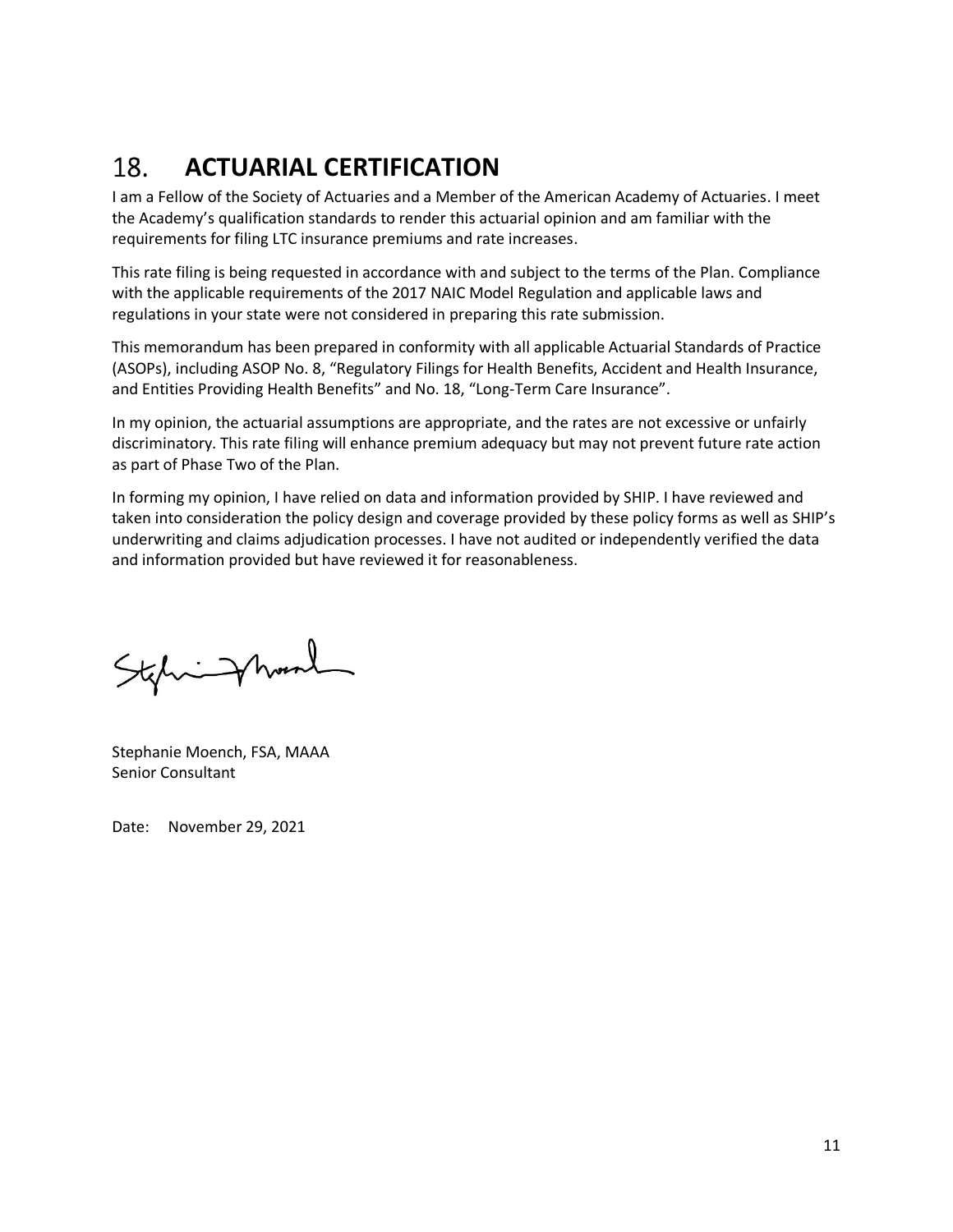# **EXHIBIT A. REQUESTED PREMIUM RATES**

Refer to the accompanying Microsoft Excel workbook, "Exhibit A – requested premium rates (Maryland)".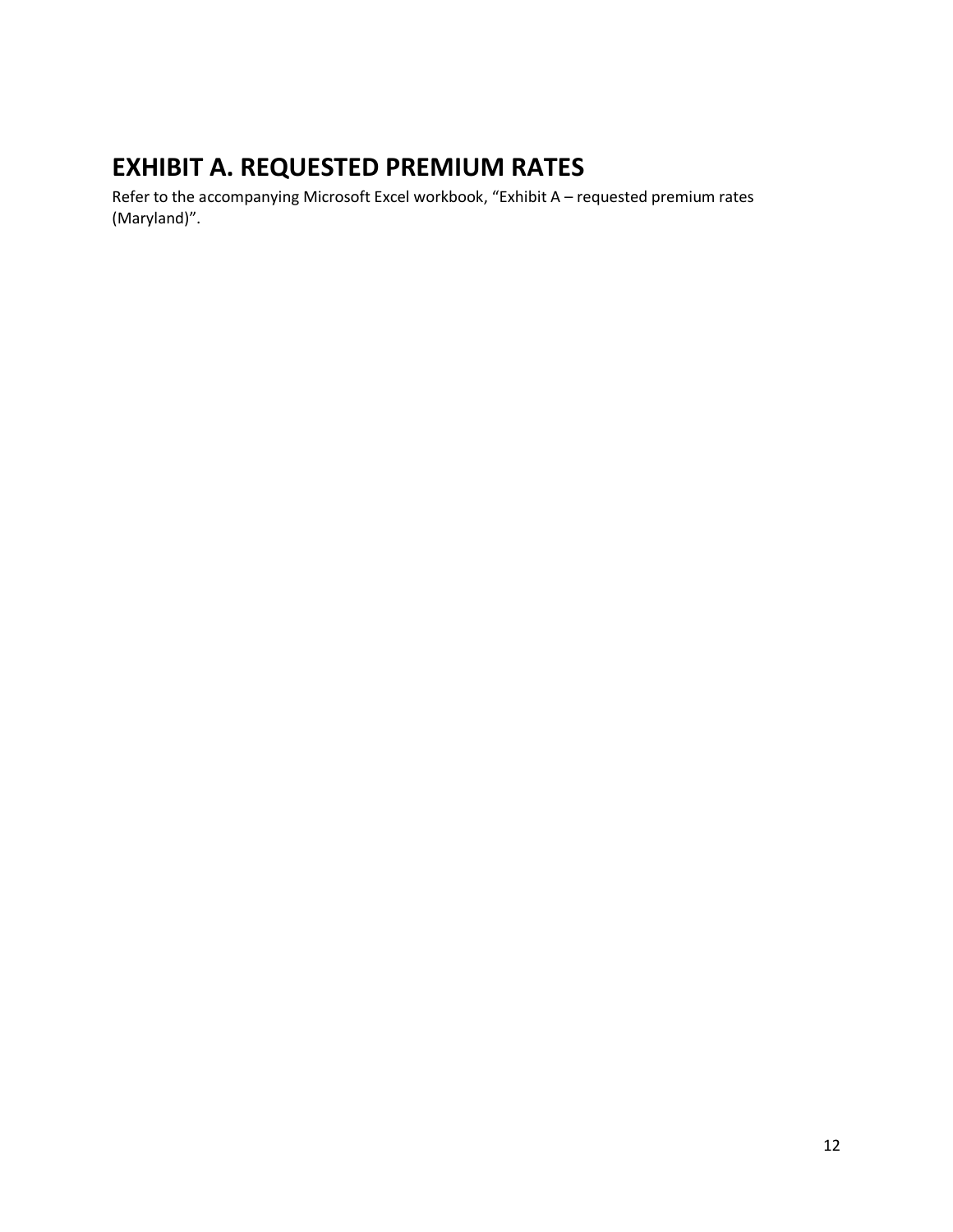# **EXHIBIT B. NATIONWIDE EXPERIENCE (PRE-RATE INCREASE)**

**Nationwide historical and projected experience (without interest)<sup>1</sup>**

### **Prior to proposed rate increase**

### **Data as of July 31, 2021**

| Calendar    | Earned          | Incurred         | Loss   | Calendar               | Earned           | Incurred         | Loss   |
|-------------|-----------------|------------------|--------|------------------------|------------------|------------------|--------|
| year        | premiums        | claims           | ratio  | year                   | premiums         | claims           | ratio  |
| 1975 - 1990 | \$304,161,246   | \$3,118,395      | 1%     | 2021                   | \$41,962,237     | \$231,726,132    | 552%   |
| 1991        | \$124,834,791   | \$7,335,834      | 6%     | 2022                   | \$35,133,511     | \$238,854,335    | 680%   |
| 1992        | \$148,477,436   | \$16,113,673     | 11%    | 2023                   | \$28,705,583     | \$219,081,511    | 763%   |
| 1993        | \$183,004,526   | \$28,541,470     | 16%    | 2024                   | \$23,308,672     | \$199,605,309    | 856%   |
| 1994        | \$225,046,195   | \$58,552,777     | 26%    | 2025                   | \$18,834,206     | \$180,434,028    | 958%   |
| 1995        | \$269,744,456   | \$107,956,865    | 40%    | 2026                   | \$15,144,330     | \$161,950,929    | 1069%  |
| 1996        | \$340,806,247   | \$167,411,203    | 49%    | 2027                   | \$12,113,551     | \$144,339,567    | 1192%  |
| 1997        | \$391,929,582   | \$251,190,506    | 64%    | 2028                   | \$9,643,591      | \$127,772,737    | 1325%  |
| 1998        | \$406,219,846   | \$250,898,937    | 62%    | 2029                   | \$7,644,569      | \$112,307,704    | 1469%  |
| 1999        | \$413,593,662   | \$284,572,459    | 69%    | 2030                   | \$6,035,865      | \$98,100,038     | 1625%  |
| 2000        | \$414,792,393   | \$303,825,064    | 73%    | 2031                   | \$4,748,053      | \$85,390,641     | 1798%  |
| 2001        | \$399,612,115   | \$333,625,077    | 83%    | 2032                   | \$3,721,663      | \$73,956,732     | 1987%  |
| 2002        | \$367,011,782   | \$345,045,102    | 94%    | 2033                   | \$2,906,701      | \$63,923,553     | 2199%  |
| 2003        | \$342,761,159   | \$329,340,719    | 96%    | 2034                   | \$2,261,507      | \$55,326,154     | 2446%  |
| 2004        | \$321,513,511   | \$303,532,557    | 94%    | 2035                   | \$1,752,588      | \$48,047,560     | 2742%  |
| 2005        | \$292,696,848   | \$308,658,231    | 105%   | 2036                   | \$1,352,135      | \$41,673,393     | 3082%  |
| 2006        | \$270,282,715   | \$324,461,433    | 120%   | 2037                   | \$1,037,858      | \$36,067,667     | 3475%  |
| 2007        | \$252,516,754   | \$309,690,660    | 123%   | 2038                   | \$792,161        | \$31,055,872     | 3920%  |
| 2008        | \$241,637,296   | \$326,502,059    | 135%   | 2039                   | \$601,025        | \$26,632,068     | 4431%  |
| 2009        | \$223,143,227   | \$332,196,610    | 149%   | 2040                   | \$453,170        | \$22,790,970     | 5029%  |
| 2010        | \$179,493,425   | \$342,885,671    | 191%   | 2041                   | \$339,515        | \$19,382,716     | 5709%  |
| 2011        | \$171,257,951   | \$343,047,218    | 200%   | 2042                   | \$252,753        | \$16,354,742     | 6471%  |
| 2012        | \$152,494,170   | \$348,241,776    | 228%   | 2043                   | \$186,987        | \$13,723,924     | 7339%  |
| 2013        | \$136,122,906   | \$329,631,700    | 242%   | 2044                   | \$137,552        | \$11,485,432     | 8350%  |
| 2014        | \$121,358,248   | \$326,100,592    | 269%   | 2045                   | \$100,683        | \$9,544,139      | 9479%  |
| 2015        | \$105,188,487   | \$309,837,393    | 295%   | 2046                   | \$73,437         | \$7,885,123      | 10737% |
| 2016        | \$91,539,686    | \$295,243,891    | 323%   | 2047                   | \$53,461         | \$6,489,369      | 12139% |
| 2017        | \$79,756,329    | \$269,749,802    | 338%   | 2048                   | \$38,889         | \$5,325,916      | 13695% |
| 2018        | \$69,989,915    | \$272,699,026    | 390%   | 2049                   | \$28,288         | \$4,338,581      | 15337% |
| 2019        | \$59,315,110    | \$266,673,847    | 450%   | 2050                   | \$20,577         | \$3,510,934      | 17063% |
| 2020        | \$49,094,472    | \$219,306,066    | 447%   | $2051+$                | \$52,632         | \$13,163,625     | 25010% |
|             |                 |                  |        | <b>Lifetime totals</b> |                  |                  |        |
| Without     |                 |                  |        | With                   |                  |                  |        |
| interest    | \$7,368,834,232 | \$10,026,228,015 | 136.1% | interest               | \$12,919,369,818 | \$13,583,905,099 | 105.1% |

<sup>1</sup> The above figures exclude the Assumed Policies, as this business will not be modified under the Plan. Note, this exhibit may include policies that are not affected by this rate filing (i.e., policies in non-forfeiture status, policies on premium waiver, and policies with current premiums equal to or in excess of the corresponding If Knew Premium Rates).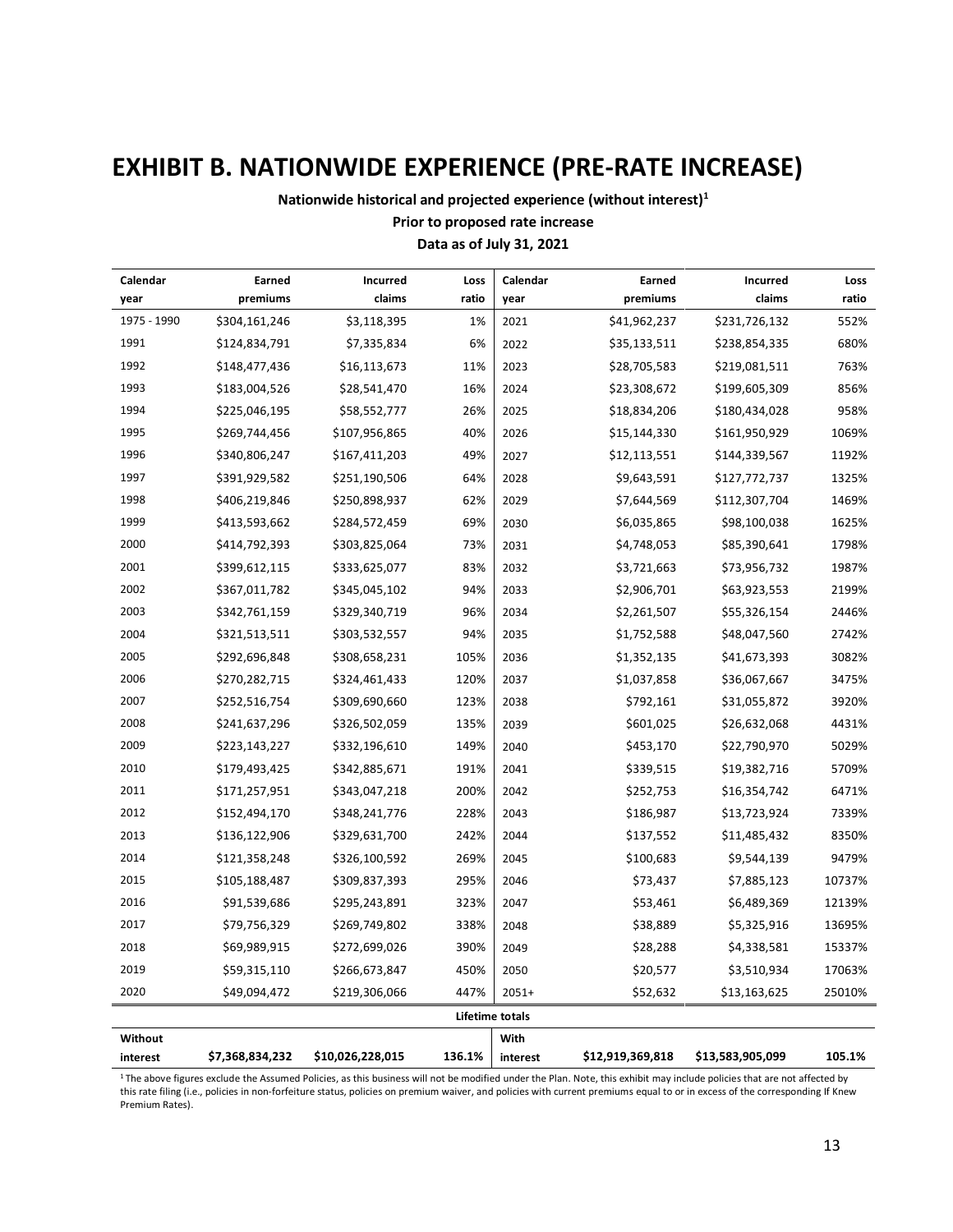# **EXHIBIT C. NATIONWIDE EXPERIENCE (POST-RATE INCREASE)**

**Nationwide historical and projected experience (without interest)<sup>1</sup>**

### **With proposed rate increase**

### **Data as of July 31, 2021**

| Calendar    | Earned          | Incurred         | Loss   | Calendar        | Earned           | Incurred         | Loss   |
|-------------|-----------------|------------------|--------|-----------------|------------------|------------------|--------|
| year        | premiums        | claims           | ratio  | year            | premiums         | claims           | ratio  |
| 1975 - 1990 | \$304,161,246   | \$3,118,395      | 1%     | 2021            | \$54,934,312     | \$231,768,056    | 422%   |
| 1991        | \$124,834,791   | \$7,335,834      | 6%     | 2022            | \$63,771,640     | \$238,890,002    | 375%   |
| 1992        | \$148,477,436   | \$16,113,673     | 11%    | 2023            | \$53,113,672     | \$219,132,590    | 413%   |
| 1993        | \$183,004,526   | \$28,541,470     | 16%    | 2024            | \$44,026,560     | \$199,678,543    | 454%   |
| 1994        | \$225,046,195   | \$58,552,777     | 26%    | 2025            | \$36,356,297     | \$180,521,560    | 497%   |
| 1995        | \$269,744,456   | \$107,956,865    | 40%    | 2026            | \$29,906,067     | \$162,040,071    | 542%   |
| 1996        | \$340,806,247   | \$167,411,203    | 49%    | 2027            | \$24,495,991     | \$144,419,598    | 590%   |
| 1997        | \$391,929,582   | \$251,190,506    | 64%    | 2028            | \$19,994,320     | \$127,848,415    | 639%   |
| 1998        | \$406,219,846   | \$250,898,937    | 62%    | 2029            | \$16,272,587     | \$112,382,354    | 691%   |
| 1999        | \$413,593,662   | \$284,572,459    | 69%    | 2030            | \$13,208,943     | \$98,172,855     | 743%   |
| 2000        | \$414,792,393   | \$303,825,064    | 73%    | 2031            | \$10,696,168     | \$85,461,212     | 799%   |
| 2001        | \$399,612,115   | \$333,625,077    | 83%    | 2032            | \$8,641,244      | \$74,025,216     | 857%   |
| 2002        | \$367,011,782   | \$345,045,102    | 94%    | 2033            | \$6,963,499      | \$63,987,930     | 919%   |
| 2003        | \$342,761,159   | \$329,340,719    | 96%    | 2034            | \$5,595,257      | \$55,386,559     | 990%   |
| 2004        | \$321,513,511   | \$303,532,557    | 94%    | 2035            | \$4,481,192      | \$48,102,441     | 1073%  |
| 2005        | \$292,696,848   | \$308,658,231    | 105%   | 2036            | \$3,575,105      | \$41,718,309     | 1167%  |
| 2006        | \$270,282,715   | \$324,461,433    | 120%   | 2037            | \$2,839,277      | \$36,096,518     | 1271%  |
| 2007        | \$252,516,754   | \$309,690,660    | 123%   | 2038            | \$2,243,510      | \$31,076,462     | 1385%  |
| 2008        | \$241,637,296   | \$326,502,059    | 135%   | 2039            | \$1,763,132      | \$26,648,341     | 1511%  |
| 2009        | \$223,143,227   | \$332,196,610    | 149%   | 2040            | \$1,377,841      | \$22,803,981     | 1655%  |
| 2010        | \$179,493,425   | \$342,885,671    | 191%   | 2041            | \$1,070,709      | \$19,393,254     | 1811%  |
| 2011        | \$171,257,951   | \$343,047,218    | 200%   | 2042            | \$827,583        | \$16,364,014     | 1977%  |
| 2012        | \$152,494,170   | \$348,241,776    | 228%   | 2043            | \$636,431        | \$13,732,059     | 2158%  |
| 2013        | \$136,122,906   | \$329,631,700    | 242%   | 2044            | \$487,287        | \$11,492,646     | 2358%  |
| 2014        | \$121,358,248   | \$326,100,592    | 269%   | 2045            | \$371,745        | \$9,550,552      | 2569%  |
| 2015        | \$105,188,487   | \$309,837,393    | 295%   | 2046            | \$282,906        | \$7,890,377      | 2789%  |
| 2016        | \$91,539,686    | \$295,243,891    | 323%   | 2047            | \$214,943        | \$6,492,568      | 3021%  |
| 2017        | \$79,756,329    | \$269,749,802    | 338%   | 2048            | \$163,039        | \$5,328,357      | 3268%  |
| 2018        | \$69,989,915    | \$272,699,026    | 390%   | 2049            | \$123,427        | \$4,340,647      | 3517%  |
| 2019        | \$59,315,110    | \$266,673,847    | 450%   | 2050            | \$93,138         | \$3,512,771      | 3772%  |
| 2020        | \$49,094,472    | \$219,306,066    | 447%   | $2051+$         | \$250,885        | \$13,173,702     | 5251%  |
|             |                 |                  |        | Lifetime totals |                  |                  |        |
| Without     |                 |                  |        | With            |                  |                  |        |
| interest    | \$7,558,175,190 | \$10,027,418,574 | 132.7% | interest        | \$13,082,759,949 | \$13,584,828,124 | 103.8% |

<sup>1</sup>The above figures exclude the Assumed Policies, as this business will not be modified under the Plan. Note, this exhibit may include policies that are not affected by this rate filing (i.e., policies in non-forfeiture status, policies on premium waiver, and policies with current premiums equal to or in excess of the corresponding If Knew Premium Rates).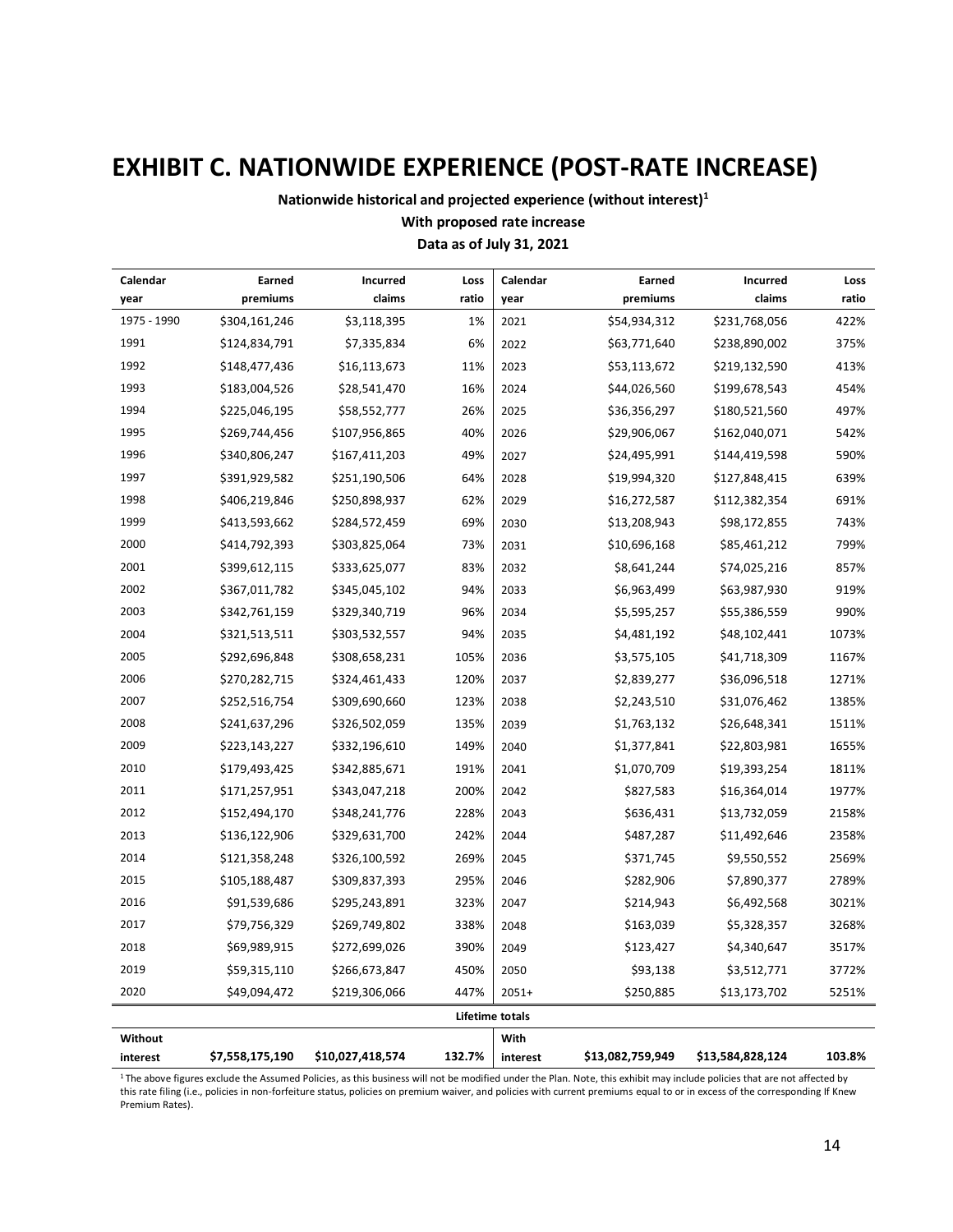# **EXHIBIT D. STATE EXPERIENCE (PRE-RATE INCREASE)**

**Maryland historical and projected experience (without interest)<sup>1</sup>**

### **Prior to proposed rate increase**

### **Data as of July 31, 2021**

| Calendar    | Earned        | Incurred      | Loss   | Calendar               | Earned        | <b>Incurred</b> | Loss   |
|-------------|---------------|---------------|--------|------------------------|---------------|-----------------|--------|
| year        | premiums      | claims        | ratio  | year                   | premiums      | claims          | ratio  |
| 1975 - 1990 | \$2,102,480   | \$633         | 0%     | 2021                   | \$1,565,771   | \$9,191,166     | 587%   |
| 1991        | \$1,378,155   | \$19,011      | 1%     | 2022                   | \$1,289,407   | \$9,377,970     | 727%   |
| 1992        | \$1,804,756   | \$110,197     | 6%     | 2023                   | \$1,064,768   | \$8,498,050     | 798%   |
| 1993        | \$2,550,799   | \$425,373     | 17%    | 2024                   | \$881,529     | \$7,702,437     | 874%   |
| 1994        | \$3,440,674   | \$73,132      | 2%     | 2025                   | \$729,924     | \$6,948,336     | 952%   |
| 1995        | \$4,279,701   | \$845,362     | 20%    | 2026                   | \$603,562     | \$6,224,613     | 1031%  |
| 1996        | \$5,577,299   | \$1,504,642   | 27%    | 2027                   | \$497,656     | \$5,536,307     | 1112%  |
| 1997        | \$6,560,010   | \$1,986,420   | 30%    | 2028                   | \$409,232     | \$4,920,476     | 1202%  |
| 1998        | \$7,151,565   | \$2,726,701   | 38%    | 2029                   | \$335,519     | \$4,330,431     | 1291%  |
| 1999        | \$7,419,943   | \$3,323,694   | 45%    | 2030                   | \$274,138     | \$3,799,441     | 1386%  |
| 2000        | \$7,780,267   | \$4,936,039   | 63%    | 2031                   | \$223,001     | \$3,333,705     | 1495%  |
| 2001        | \$7,705,654   | \$3,747,609   | 49%    | 2032                   | \$180,436     | \$2,936,161     | 1627%  |
| 2002        | \$7,378,058   | \$7,067,241   | 96%    | 2033                   | \$145,016     | \$2,588,517     | 1785%  |
| 2003        | \$6,978,334   | \$4,934,042   | 71%    | 2034                   | \$115,647     | \$2,298,320     | 1987%  |
| 2004        | \$6,940,830   | \$3,578,731   | 52%    | 2035                   | \$91,393      | \$2,056,839     | 2251%  |
| 2005        | \$6,595,334   | \$5,487,676   | 83%    | 2036                   | \$71,470      | \$1,840,721     | 2576%  |
| 2006        | \$6,282,770   | \$6,834,377   | 109%   | 2037                   | \$55,206      | \$1,627,081     | 2947%  |
| 2007        | \$6,255,944   | \$4,928,361   | 79%    | 2038                   | \$42,043      | \$1,445,464     | 3438%  |
| 2008        | \$6,138,720   | \$6,761,577   | 110%   | 2039                   | \$31,554      | \$1,281,663     | 4062%  |
| 2009        | \$6,060,512   | \$6,399,101   | 106%   | 2040                   | \$23,310      | \$1,129,141     | 4844%  |
| 2010        | \$5,415,445   | \$7,056,245   | 130%   | 2041                   | \$16,960      | \$992,699       | 5853%  |
| 2011        | \$5,268,135   | \$8,416,654   | 160%   | 2042                   | \$12,176      | \$864,317       | 7098%  |
| 2012        | \$4,621,773   | \$8,015,469   | 173%   | 2043                   | \$8,653       | \$742,823       | 8584%  |
| 2013        | \$4,284,713   | \$12,434,790  | 290%   | 2044                   | \$6,137       | \$630,643       | 10277% |
| 2014        | \$3,889,335   | \$9,523,926   | 245%   | 2045                   | \$4,399       | \$531,251       | 12077% |
| 2015        | \$3,442,106   | \$9,783,941   | 284%   | 2046                   | \$3,227       | \$445,384       | 13803% |
| 2016        | \$3,136,737   | \$8,449,210   | 269%   | 2047                   | \$2,454       | \$372,622       | 15184% |
| 2017        | \$2,676,446   | \$10,313,156  | 385%   | 2048                   | \$1,947       | \$311,482       | 16001% |
| 2018        | \$2,333,610   | \$6,704,128   | 287%   | 2049                   | \$1,608       | \$258,269       | 16060% |
| 2019        | \$2,088,803   | \$9,260,766   | 443%   | 2050                   | \$1,371       | \$212,522       | 15503% |
| 2020        | \$1,732,074   | \$7,590,711   | 438%   | $2051+$                | \$7,155       | \$1,005,953     | 14059% |
|             |               |               |        | <b>Lifetime totals</b> |               |                 |        |
| Without     |               |               |        | With                   |               |                 |        |
| interest    | \$157,967,645 | \$256,673,714 | 162.5% | interest               | \$256,694,751 | \$304,034,780   | 118.4% |

<sup>1</sup> The above figures exclude the Assumed Policies, as this business will not be modified under the Plan. Note, this exhibit may include policies that are not affected by this rate filing (i.e., policies in non-forfeiture status, policies on premium waiver, and policies with current premiums equal to or in excess of the corresponding If Knew Premium Rates).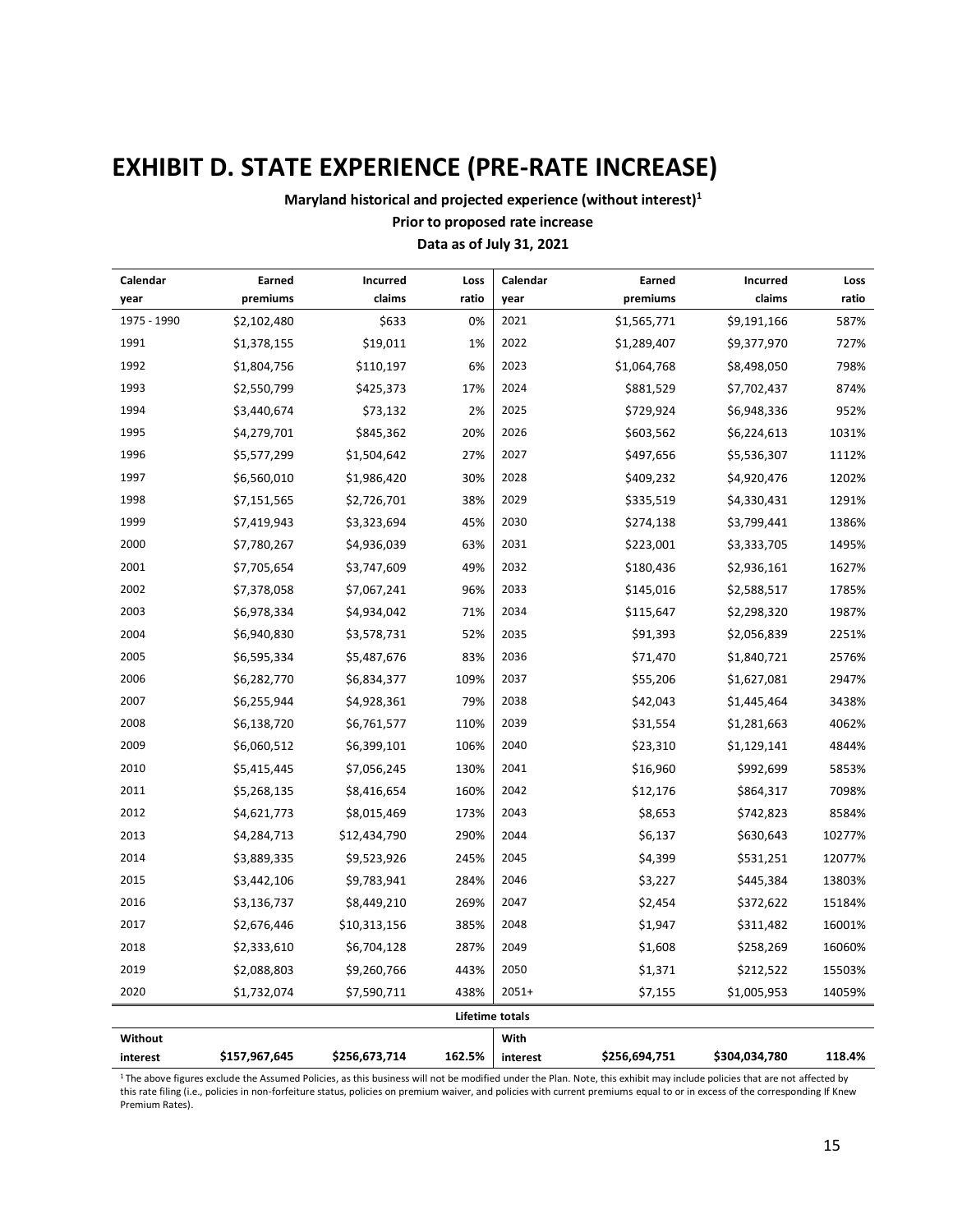# **EXHIBIT E. STATE EXPERIENCE (POST-RATE INCREASE)**

**Maryland historical and projected experience (without interest)<sup>1</sup> With proposed rate increase Data as of July 31, 2021**

| Calendar    | Earned        | Incurred      | Loss   | Calendar        | Earned        | <b>Incurred</b> | Loss   |
|-------------|---------------|---------------|--------|-----------------|---------------|-----------------|--------|
| year        | premiums      | claims        | ratio  | year            | premiums      | claims          | ratio  |
| 1975 - 1990 | \$2,102,480   | \$633         | 0%     | 2021            | \$2,236,908   | \$9,191,286     | 411%   |
| 1991        | \$1,378,155   | \$19,011      | 1%     | 2022            | \$2,644,632   | \$9,377,692     | 355%   |
| 1992        | \$1,804,756   | \$110,197     | 6%     | 2023            | \$2,207,914   | \$8,497,901     | 385%   |
| 1993        | \$2,550,799   | \$425,373     | 17%    | 2024            | \$1,842,205   | \$7,703,183     | 418%   |
| 1994        | \$3,440,674   | \$73,132      | 2%     | 2025            | \$1,534,770   | \$6,950,148     | 453%   |
| 1995        | \$4,279,701   | \$845,362     | 20%    | 2026            | \$1,276,719   | \$6,226,669     | 488%   |
| 1996        | \$5,577,299   | \$1,504,642   | 27%    | 2027            | \$1,058,537   | \$5,537,272     | 523%   |
| 1997        | \$6,560,010   | \$1,986,420   | 30%    | 2028            | \$875,445     | \$4,921,256     | 562%   |
| 1998        | \$7,151,565   | \$2,726,701   | 38%    | 2029            | \$722,225     | \$4,331,484     | 600%   |
| 1999        | \$7,419,943   | \$3,323,694   | 45%    | 2030            | \$594,332     | \$3,800,595     | 639%   |
| 2000        | \$7,780,267   | \$4,936,039   | 63%    | 2031            | \$487,561     | \$3,335,100     | 684%   |
| 2001        | \$7,705,654   | \$3,747,609   | 49%    | 2032            | \$398,482     | \$2,938,595     | 737%   |
| 2002        | \$7,378,058   | \$7,067,241   | 96%    | 2033            | \$323,993     | \$2,591,892     | 800%   |
| 2003        | \$6,978,334   | \$4,934,042   | 71%    | 2034            | \$261,838     | \$2,302,401     | 879%   |
| 2004        | \$6,940,830   | \$3,578,731   | 52%    | 2035            | \$210,052     | \$2,061,607     | 981%   |
| 2005        | \$6,595,334   | \$5,487,676   | 83%    | 2036            | \$167,042     | \$1,845,190     | 1105%  |
| 2006        | \$6,282,770   | \$6,834,377   | 109%   | 2037            | \$131,452     | \$1,628,153     | 1239%  |
| 2007        | \$6,255,944   | \$4,928,361   | 79%    | 2038            | \$102,194     | \$1,445,641     | 1415%  |
| 2008        | \$6,138,720   | \$6,761,577   | 110%   | 2039            | \$78,446      | \$1,281,751     | 1634%  |
| 2009        | \$6,060,512   | \$6,399,101   | 106%   | 2040            | \$59,407      | \$1,129,209     | 1901%  |
| 2010        | \$5,415,445   | \$7,056,245   | 130%   | 2041            | \$44,419      | \$992,806       | 2235%  |
| 2011        | \$5,268,135   | \$8,416,654   | 160%   | 2042            | \$32,865      | \$864,717       | 2631%  |
| 2012        | \$4,621,773   | \$8,015,469   | 173%   | 2043            | \$24,159      | \$743,392       | 3077%  |
| 2013        | \$4,284,713   | \$12,434,790  | 290%   | 2044            | \$17,776      | \$631,286       | 3551%  |
| 2014        | \$3,889,335   | \$9,523,926   | 245%   | 2045            | \$13,255      | \$531,908       | 4013%  |
| 2015        | \$3,442,106   | \$9,783,941   | 284%   | 2046            | \$10,115      | \$445,926       | 4409%  |
| 2016        | \$3,136,737   | \$8,449,210   | 269%   | 2047            | \$7,981       | \$372,684       | 4669%  |
| 2017        | \$2,676,446   | \$10,313,156  | 385%   | 2048            | \$6,530       | \$311,482       | 4770%  |
| 2018        | \$2,333,610   | \$6,704,128   | 287%   | 2049            | \$5,522       | \$258,269       | 4677%  |
| 2019        | \$2,088,803   | \$9,260,766   | 443%   | 2050            | \$4,789       | \$212,522       | 4438%  |
| 2020        | \$1,732,074   | \$7,590,711   | 438%   | $2051+$         | \$26,000      | \$1,005,966     | 3869%  |
|             |               |               |        | Lifetime totals |               |                 |        |
| Without     |               |               |        | With            |               |                 |        |
| Interest    | \$166,678,544 | \$256,706,895 | 154.0% | interest        | \$264,251,349 | \$304,058,035   | 115.1% |

<sup>1</sup> The above figures exclude the Assumed Policies, as this business will not be modified under the Plan. Note, this exhibit may include policies that are not affected by this rate filing (i.e., policies in non-forfeiture status, policies on premium waiver, and policies with current premiums equal to or in excess of the corresponding If Knew Premium Rates).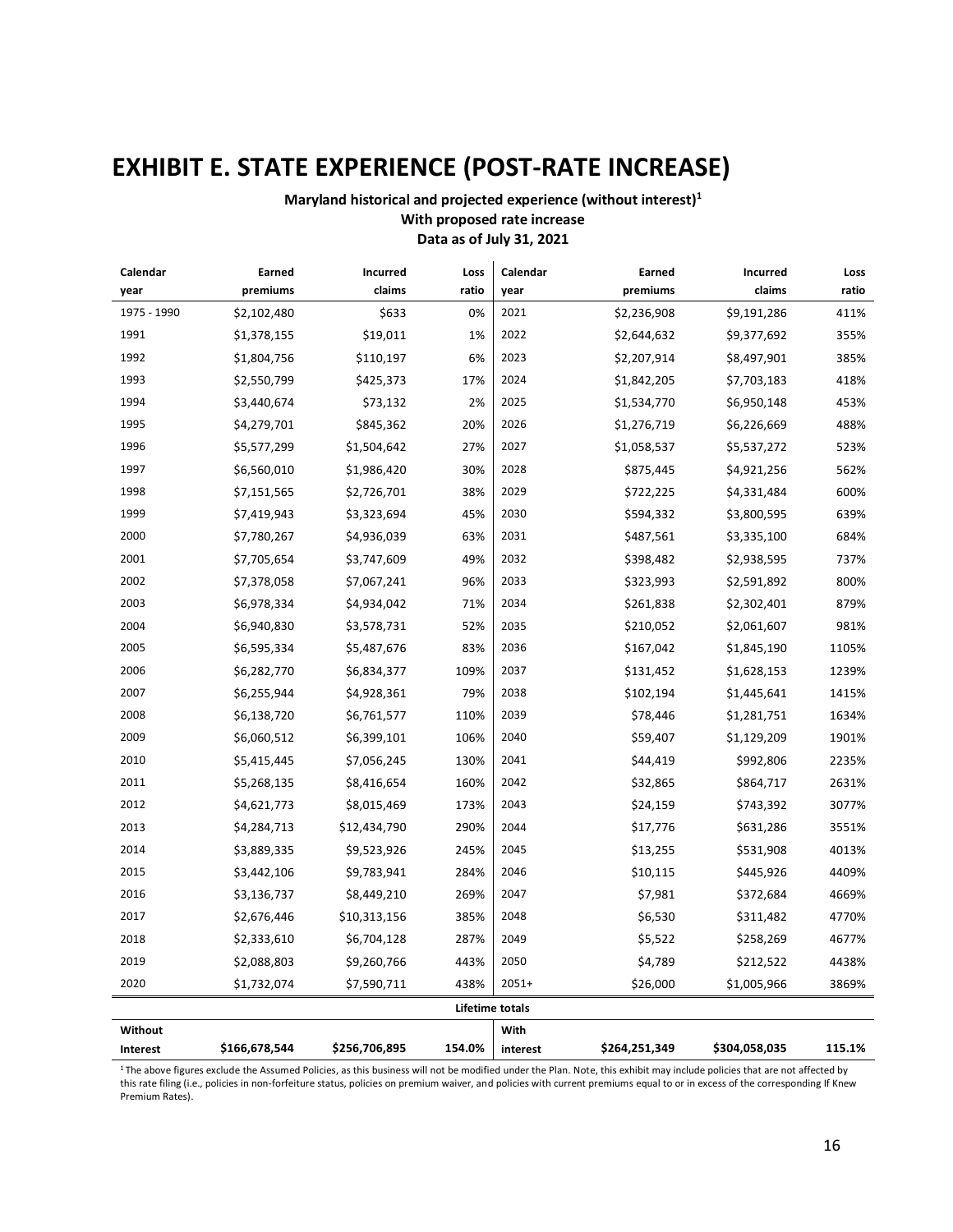# **EXHIBIT F. SUMMARY OF POLICY BENEFITS (1 OF 3)**

**Maryland summary of policy benefits by policy form<sup>1</sup>**

### **Data as of July 31, 2021**

| <b>Policy form</b> | <b>Policy count</b> | <b>Policies with</b><br>lifetime benefit<br>period (%) | Average<br>benefit period<br>in days (for<br>policies with a<br>limited benefit<br>period) | Average<br>maximum daily<br>benefit (highest<br>level of care) | <b>Policies with</b><br>zero-day<br>elimination<br>period (%) | <b>Policies with</b><br>indemnity<br>benefits (%) |
|--------------------|---------------------|--------------------------------------------------------|--------------------------------------------------------------------------------------------|----------------------------------------------------------------|---------------------------------------------------------------|---------------------------------------------------|
| 10618              | 1                   | 0%                                                     | 730                                                                                        | \$60                                                           | 100%                                                          | 100%                                              |
| 10902              | 3                   | 100%                                                   | n/a                                                                                        | \$150                                                          | 100%                                                          | 100%                                              |
| 10922              | $\overline{7}$      | 0%                                                     | 625                                                                                        | \$73                                                           | 100%                                                          | 0%                                                |
| 10955              | 120                 | 78%                                                    | 1,230                                                                                      | \$421                                                          | 93%                                                           | 100%                                              |
| 10956              | 6                   | 100%                                                   | n/a                                                                                        | \$404                                                          | 83%                                                           | 100%                                              |
| 11001              | 66                  | 68%                                                    | 1,268                                                                                      | \$373                                                          | 92%                                                           | 100%                                              |
| 500003             | 8                   | 63%                                                    | 1,095                                                                                      | \$201                                                          | 25%                                                           | 0%                                                |
| FQ-LTC             | 33                  | 36%                                                    | 1,390                                                                                      | \$247                                                          | 27%                                                           | 0%                                                |
| HHC-1              | 60                  | 0%                                                     | 1,745                                                                                      | \$223                                                          | 92%                                                           | 0%                                                |
| HHC-2              | 10                  | 0%                                                     | 785                                                                                        | \$80                                                           | 80%                                                           | 0%                                                |
| HHC-3              | $\overline{7}$      | 57%                                                    | 608                                                                                        | \$193                                                          | 57%                                                           | 0%                                                |
| HHC-4              | 34                  | 35%                                                    | 846                                                                                        | \$233                                                          | 94%                                                           | 0%                                                |
| $LTC-1$            | 68                  | 13%                                                    | 1,132                                                                                      | \$237                                                          | 69%                                                           | 100%                                              |
| $LTC-3$            | 11                  | 0%                                                     | 1,161                                                                                      | \$343                                                          | 73%                                                           | 100%                                              |
| $LTC-6$            | 250                 | 20%                                                    | 1,197                                                                                      | \$265                                                          | 60%                                                           | 100%                                              |
| LTC-89             | 3                   | 0%                                                     | 1,080                                                                                      | \$118                                                          | 100%                                                          | 100%                                              |
| <b>WD</b>          | 4                   | 0%                                                     | 815                                                                                        | \$74                                                           | 75%                                                           | 75%                                               |
| <b>Total</b>       | 691                 | 35%                                                    | 1,230                                                                                      | \$288                                                          | 74%                                                           | 77%                                               |

<sup>1</sup> The above figures exclude the Assumed Policies and policies in non-forfeiture status as this business will not be modified under the Plan. Note, this exhibit may include policies that are not affected by this rate filing (i.e., policies on premium waiver and policies with current premiums equal to or in excess of the corresponding If Knew Premium Rates).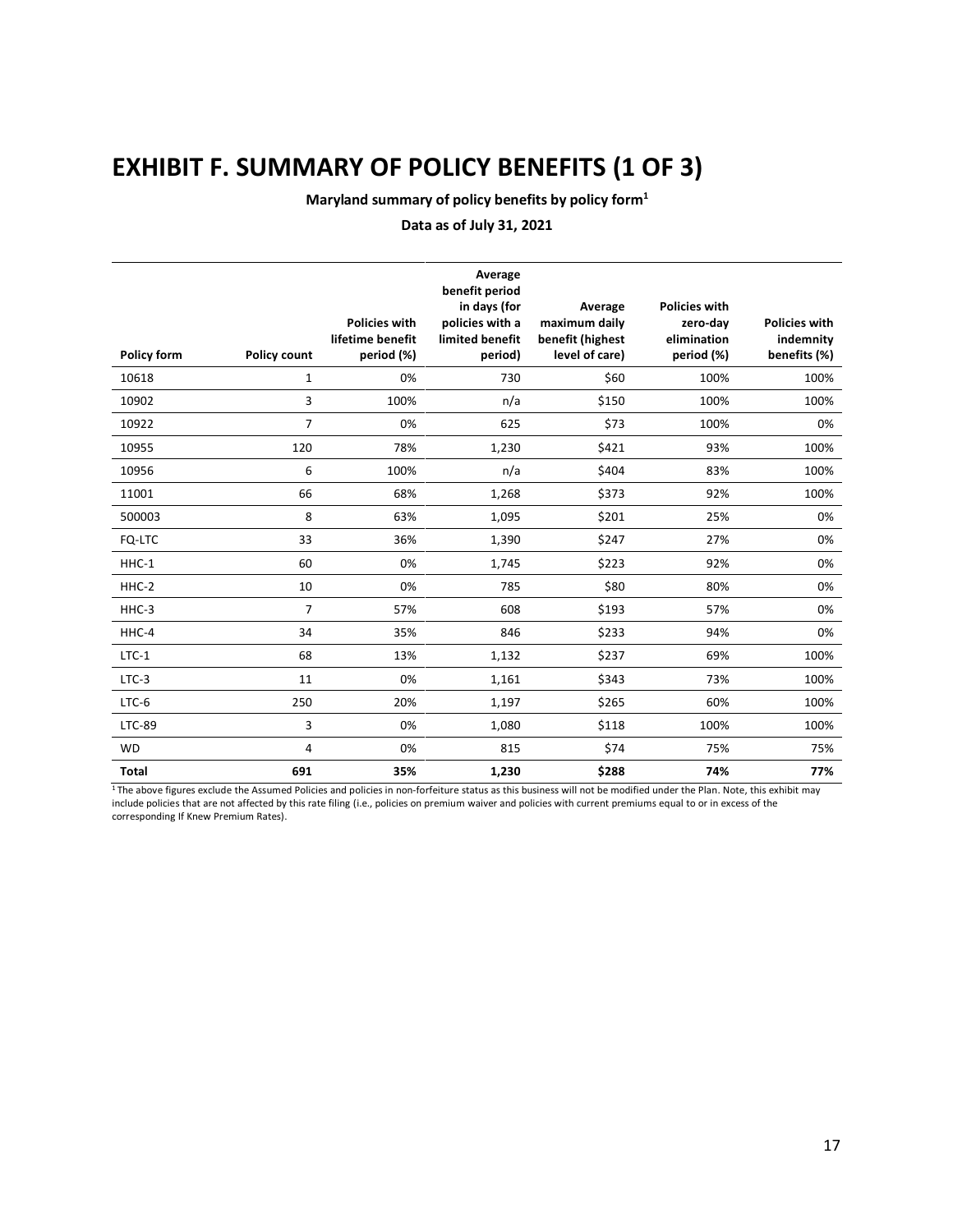# **EXHIBIT F. SUMMARY OF POLICY BENEFITS (2 OF 3)**

**Maryland summary of policy benefits by policy form<sup>1</sup>**

### **Data as of July 31, 2021**

|             |                     | Policies with 0% | <b>Policies with 5%</b>    | <b>Policies with other</b> | <b>Policies with</b><br>extension of |
|-------------|---------------------|------------------|----------------------------|----------------------------|--------------------------------------|
| Policy form | <b>Policy count</b> | inflation (%)    | (ongoing) inflation<br>(%) | (ongoing) inflation<br>(%) | benefits (%)                         |
| 10618       | 1                   | 100%             | 0%                         | 0%                         | 0%                                   |
| 10902       | 3                   | 100%             | 0%                         | 0%                         | 0%                                   |
| 10922       | $\overline{7}$      | 100%             | 0%                         | 0%                         | 100%                                 |
| 10955       | 120                 | 40%              | 60%                        | 0%                         | 100%                                 |
| 10956       | 6                   | 17%              | 83%                        | 0%                         | 0%                                   |
| 11001       | 66                  | 33%              | 67%                        | 0%                         | 0%                                   |
| 500003      | 8                   | 63%              | 25%                        | 13%                        | 100%                                 |
| FQ-LTC      | 33                  | 45%              | 55%                        | 0%                         | 100%                                 |
| HHC-1       | 60                  | 100%             | 0%                         | 0%                         | 100%                                 |
| HHC-2       | 10                  | 100%             | 0%                         | 0%                         | 100%                                 |
| HHC-3       | 7                   | 71%              | 29%                        | 0%                         | 100%                                 |
| HHC-4       | 34                  | 65%              | 35%                        | 0%                         | 100%                                 |
| $LTC-1$     | 68                  | 62%              | 38%                        | 0%                         | 100%                                 |
| $LTC-3$     | 11                  | 18%              | 82%                        | 0%                         | 100%                                 |
| $LTC-6$     | 250                 | 42%              | 58%                        | 0%                         | 100%                                 |
| LTC-89      | 3                   | 100%             | 0%                         | 0%                         | 100%                                 |
| <b>WD</b>   | 4                   | 100%             | 0%                         | 0%                         | 100%                                 |
| Total       | 691                 | 52%              | 48%                        | 0%                         | 89%                                  |

<sup>1</sup> The above figures exclude the Assumed Policies and policies in non-forfeiture status as this business will not be modified under the Plan. Note, this exhibit may include policies that are not affected by this rate filing (i.e., policies on premium waiver and policies with current premiums equal to or in excess of the corresponding If Knew Premium Rates).